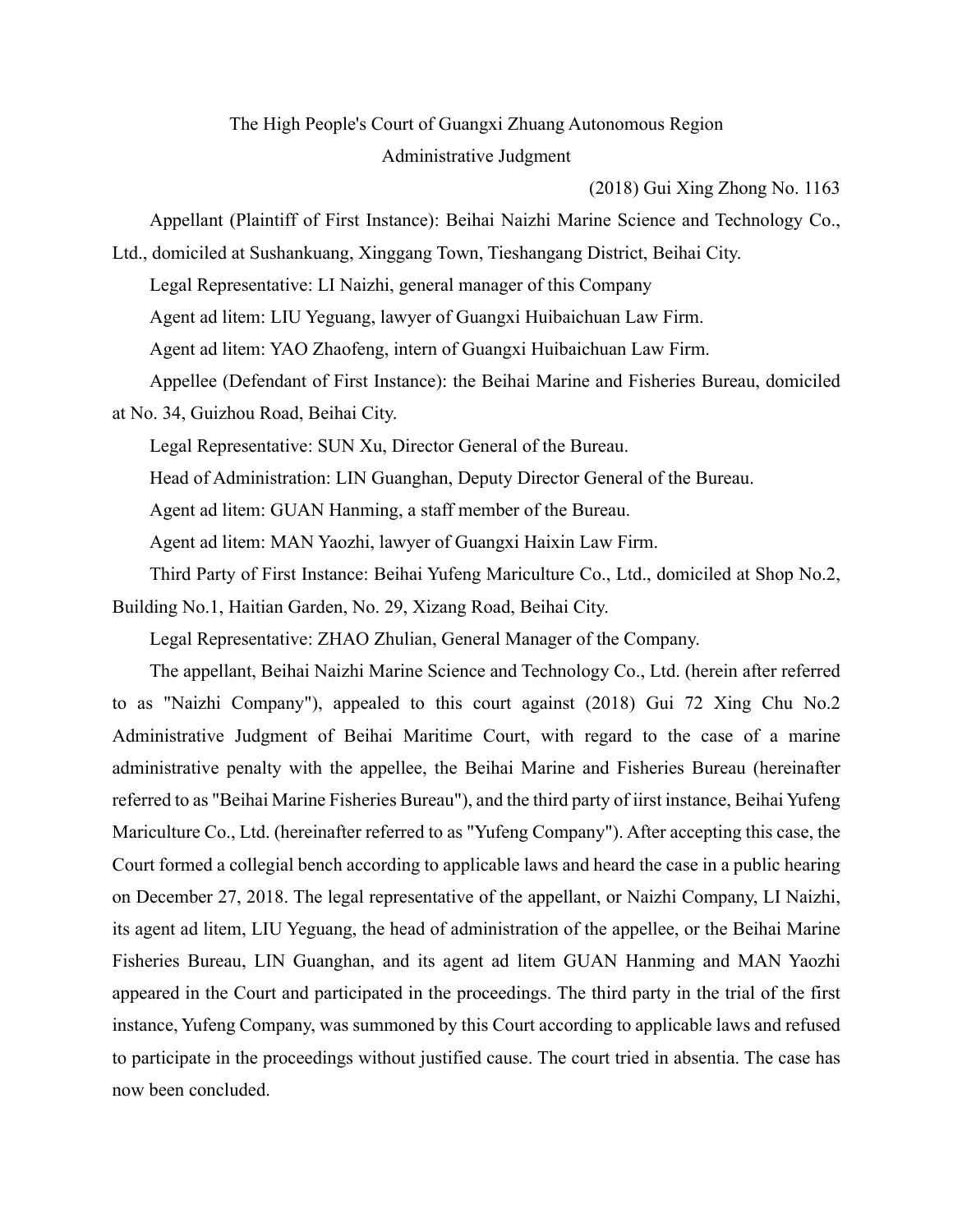The court of first instance found that on June 1, 2013, Yufeng Company and the Group of Shitoubu Village, Xinggang Town, Tieshangang District, Beihai City entered into the Rural Land Lease Contract (hereinafter referred to as "Rural Land Lease Contract"), pursuant to which it is agreed that the Shitoubu Village Group will lease the vacant land by the sea in Shitoubu Village to Yufeng Company from May 2013 to May 30, 2028. The plot is located by the sea in Shitoubu Village, with a shelter on the left, Beilin Wharf on the right, the front is flush with the seawall road, 100 meters along the street, 145 meters deep coastal advance, a total of 21.78 mu (1.452 hectares), used as a seafood frozen site. The contract also stipulated the relevant rights and obligations of both parties, such as the lease fee. The coastal vacant land covered by the contract was actually a shallow marine mudflat, which is considered to be the sea area and is located outside the coastline (see page 50 of the evidence submitted by the Beihai Marine Fisheries Bureau, the blue line being the coastline). During July 2013 and September 2013, Yufeng Company hired others to extract sand to fill the sea area involved in the case, forming sand piles. However, no measures were taken to prevent the sand from being lost or washed away by sea water. Some of the piles of sand were exposed to the water during the spring tide. On May 12, 2016, Naizhi Company and Yufeng Company entered into the Land Contract Transfer Agreement (hereinafter referred to as "Land Contract Transfer Agreement"), pursuant to which it was agreed that Yufeng Company would transfer the relevant rights and obligations in the aforementioned contract to Naizhi Company at a price of 1,200,000 Yuan, and Naizi Company obtained Yufen Company's rights in the original contract. When the Land Contract Transfer Agreement was signed, part of the sand piles filled by Yufeng Company was washed away by sea water. During July 2016 and September 2016, Naizhi Company leveled the sand piles that Yufeng Company had filled in the area, used machines and vehicles to transport soil, construction waste from the outside to level the site, constructed the wharf (commonly known as a temporary wharf), formed the status quo upon the Beihai Marine Fisheries Bureau' investigation of the case, and prepared to build a refrigeration plant.

In November 2016 and December 2016, the Beihai Marine Fisheries Bureau received a circular from the Ninth Detachment of China Maritime Surveillance on the law enforcement inspection of Tieshan Port Sea Area, and a letter from the office of the Standing Committee of Beihai Municipal People's Congress, reflecting that there is a new land reclamation project in the sea area near Shitoubu Village, suspected of illegally occupying the sea area without obtaining the right touse the sea areas. On October 8, 2017, the Beihai Marine Fisheries Bureau filed a case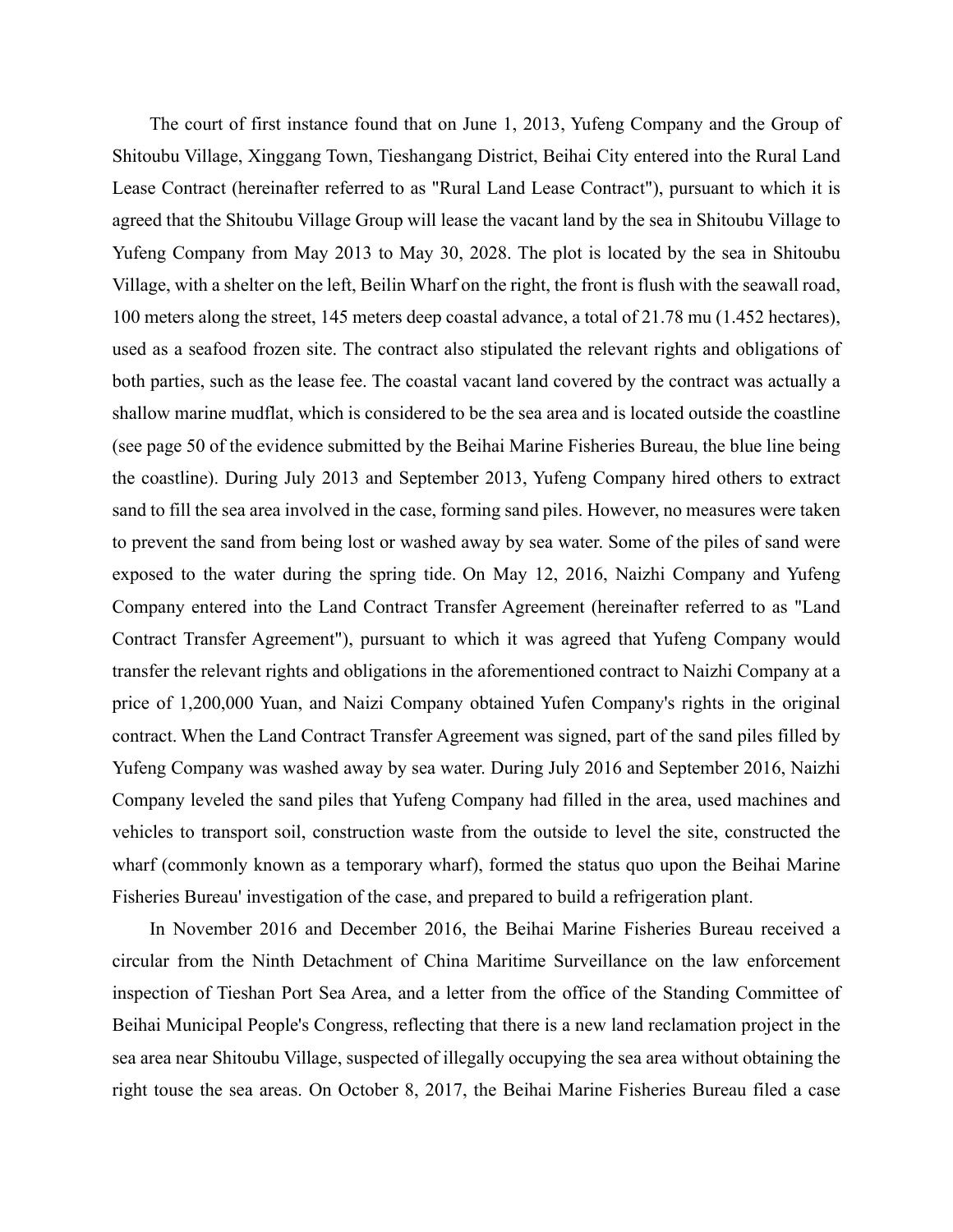against such land reclamation for investigation. During October 20, 2016 to January 19, 2018, the Beihai Marine Fisheries Bureau conducted investigations to find out the above-mentioned suspected violations of *the Law on the Management of Sea Area Use of the People's Republic of China*, investigated and inquired LI Naizhi, the legal representative of Nazhi Company, LI X, the Party Secretary of Shitoubu Community in Tieshangang District, and relevant personnel XU X, LIN X and LI Naiguang, and made transcripts of these inquiries. On January 16, 2018, The Beihai Marine Fisheries Bureau issued Beihai Yu Ze [2017] No.09 Notice of Order to Cease Illegal Conduct and Beihai Yu Jian [2017] No. 09 Notice of Inspection to Naizhi Company, ordered Naizhi Company to immediately stop illegally occupying the sea area, informed Naizhi Company that the Beihai Marine Fisheries Bureau would conduct inspection from that day on its occupation of the sea area in Shitoubu, and requested Naizhi Company to cooperate with such inspection. On the same day, the Beihai Ocean and Fisheries Comprehensive Law Enforcement Detachment, as Beihai Marine Fisheries Bureau's subordinate, commissioned the Guangxi Zhuang Autonomous Region Geographical Conditions Monitoring Institute to survey and identify the sea area occupied by Naizhi Company and LIN X. It is required to measure the actual area where the project has changed the use of the sea area and indicate the specific location. On January 22, the Guangxi Zhuang Autonomous Region Geographical Conditions Monitoring Institute issued the Report on Survey and Demarcation of the Temporary Wharf of the Sea Area Illegally Occupied by Beihai Naizhi Marine Science and Technology Co., Ltd., The sea area used by Naizhi Company is measured to be 0.3804 hectares, and the survey map of the sea area used by the temporary wharf illegally occupied by Naizhi Company is attached. On January 20, the case officers of the Beihai Marine Fisheries Bureau made a report on the conclusion of the investigation, suggesting that Naizhi Company be imposed an administrative penalty of "ordering to return the illegally occupied sea area, and pay 10 times of the sea area usage fee of the occupied sea area during the period of the illegal occupation, which shall be 1,711,800 Yuan". On January 26, the Beihai Marine Fisheries Bureau organized the Joint Hearing Committee for Maritime Violation Cases to conduct a joint hearing on the administrative penalty of the case. The results of the discussion were as follows: Naizhi Company be imposed an administrative penalty of "ordering to return the illegally occupied sea area, restore the sea to its original conditions, and pay 15 times of the sea area usage fee of the occupied sea area during the period of the illegal occupation, which shall be 2,567,700 Yuan". On January 31, the Beihai Marine Fisheries Bureau made an approval form for administrative penalty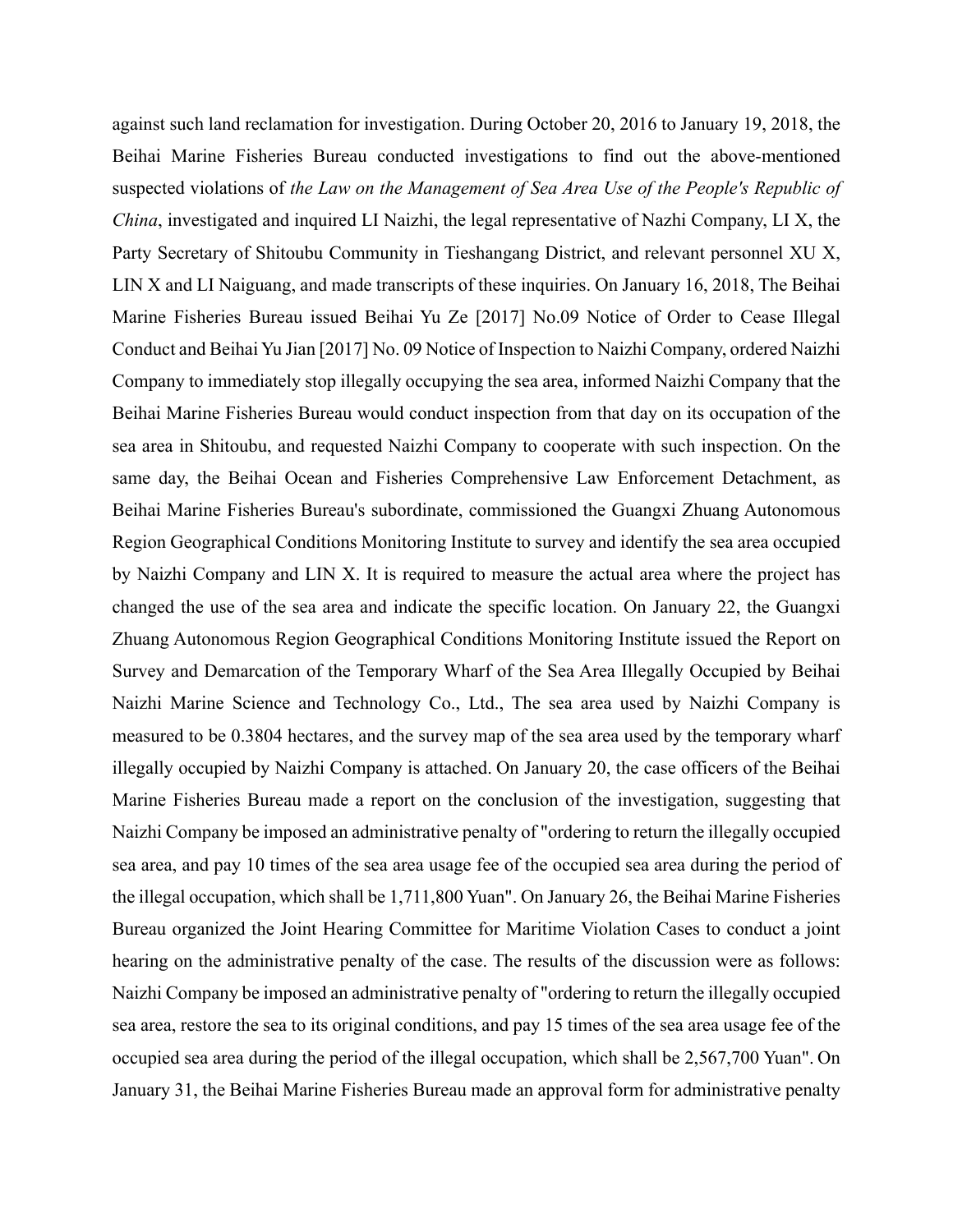opinions. The penalty opinions of the case handling officers had consistent opinions with the joint hearing opinions on January 26. The reviewers and approvers all plan to agree to the penalty opinions. On the same day, the Beihai Marine Fisheries Bureau produced the Notice of Hearing on Administrative Penalty of Beihai Yu Ting Gao [2017] No.09, informing Naizhi Company that it has the right to make representations, defenses and apply for hearings within three days from the date of receipt of the notice. On February 1, the Beihai Marine Fisheries Bureau served the notice to Naizhi Company, listened to its representations and defenses, and made transcripts on such representations and defenses. On February 5, Naizhi Company submitted a hearing application to the Beihai Marine Fisheries Bureau. On March 6, the Beihai Marine Fisheries Bureau held a hearing. The investigators put forward the facts, evidence and administrative penalty suggestions of Naizhi Company's suspected violation of the law, and Naizhi Company conducted defenses and cross-examinations. On March 9, the presiding officer on the hearing and the hearing officer produced an administrative penalty hearing report. On March 23, the Beihai Marine Fisheries Bureau organized the Joint Hearing Committee for Maritime Violation Cases to conduct a second joint hearing of the administrative penalty in this case. It believed that the facts of Naizhi Company's violation of the law were clear, the evidence was conclusive, the procedures were legitimate, the application of the law was correct, and the penalties were appropriate. It further believed that the factual reasons and evidence presented by Naizhi Company are untenable and shall not be adopted, and it is proposed to issue the same administrative penalty opinion as the first joint hearing. On April 8, the Beihai Marine Fisheries Bureau issued Beihai Yu Chu Fa [2017] No. 09 Administrative Penalty Decision (hereinafter referred to as "Administrative Penalty Decision No.09"), and imposed the following administrative penalties on Naizhi Company: order to return the illegally occupied sea area, restore the sea area to its original conditions, and pay 15 times of the sea area usage fee of the occupied sea area during the period of its illegal occupation, which shall be 2,567,700 Yuan. It is required that Naizhi Company pay the fine within 15 days upon its receipt of the penalty decision. But at the time of the trial, Naizhi Company has not paid the fine according to the penalty decision. Naizhi Company refused to accept the administrative penalty and filed a lawsuit with the Court of First Instance to set aside the Administrative Penalty Decision No. 09 made by the Beihai Marine Fisheries Bureau.

The court of first instance held that: this case is an administrative lawsuit brought by Naizhi Company alleging that the Beihai Marine Fisheries Bureau illegally imposed the administrative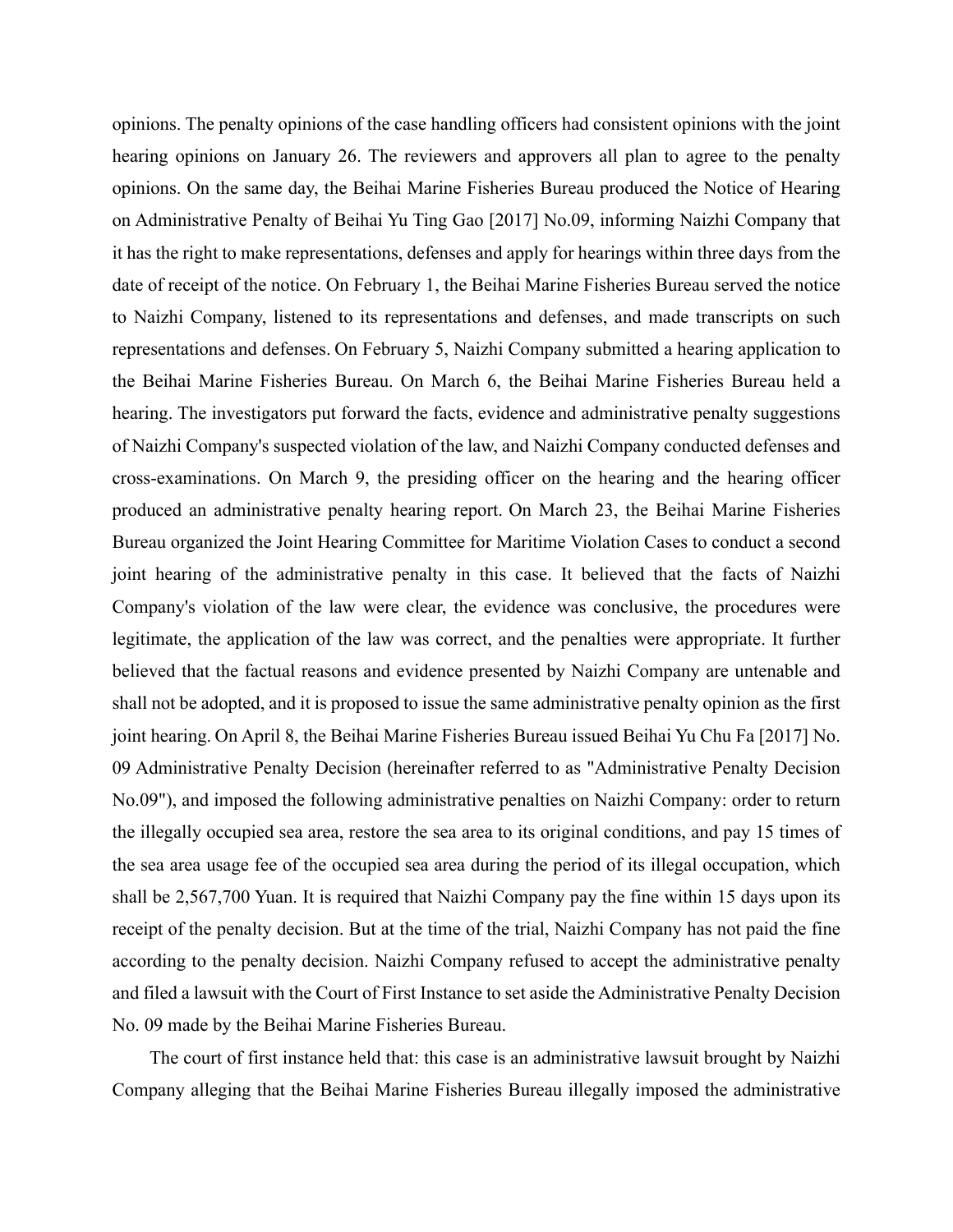penalty regarding the use of sea areas, and this is a dispute on maritime administrative penalty. Based on the arguments of the parties, the focus of the dispute in this case is as follows:  $\Box$ . Whether Naizhi Company conducted the action of land reclamation and occupied the sea area involved in the case; Ⅱ. Whether the Beihai Marine Fisheries Bureau violated the due process of law in conducting the survey and demarcation of the sea area, and whether the administrative penalty imposed by the Beihai Marine Fisheries Bureau violated the due process of law; Ⅲ. If Naizhi Company illegally conducted land reclamation and occupied the sea area involved in the case, whether it is obviously improper for the Beihai Marine Fisheries Bureau to impose a fine of 15 times the amount of the sea area usage fee of the occupied sea; Ⅳ. Whether there is a selective enforcement of the Beihai Marine Fisheries Bureau, and whether there is administrative omission against Yufeng Company.

Ⅰ. Whether Naizhi Company conducted the action of land reclamation and occupied the sea area involved in the case. Naizhi Company conducted the action of land reclamation and occupied the sea area involved in the case for the following reasons: First, Naizhi Company entered into the Land Contract Transfer Agreement with Yufeng Company and obtained the relevant rights in the Rural Land Lease Contract between Yufeng Company and Shitoubu Village Group for the purpose of obtaining the actual right of use of the sea area involved in the case, and building the refrigeration plant after transformation. In fact, Naizhi Company obtained and took over the work of Yufeng Company, that is, the sand pile formed by pumping sand and dredging in 2013, and actually used and managed the sea area, constituting the action of occupying the sea area. Second, LI Naizhi, the legal representative of Naizhi company, admitted several times during the investigation by the Beihai Marine Fisheries Bureau that his company used its own forklift, hook and other machinery, brought soil and construction waste in from the outside and the sand piles formed by the Yufeng Company were leveled and enriched. A temporary wharf was formed, and part of the sea area has been newly filled to the southwest of the temporary wharf, and a sandbag cofferdam and revetment have been built on the sea side to the north of the temporary wharf. The actions of Naizhi Company, such as leveling and filling site and cofferdam revetment, are the continuation and consolidation of Yufeng Company's sand-blowing and reclamation, and finally formed the status quo of the land. This fact is confirmed by the law enforcement inspection report of the Ninth Detachment of China Maritime Surveillance, the suspicious area inspection report of the Beihai Sea Area Use Dynamic Supervision Center, LI Naizhi's representation, the testimony of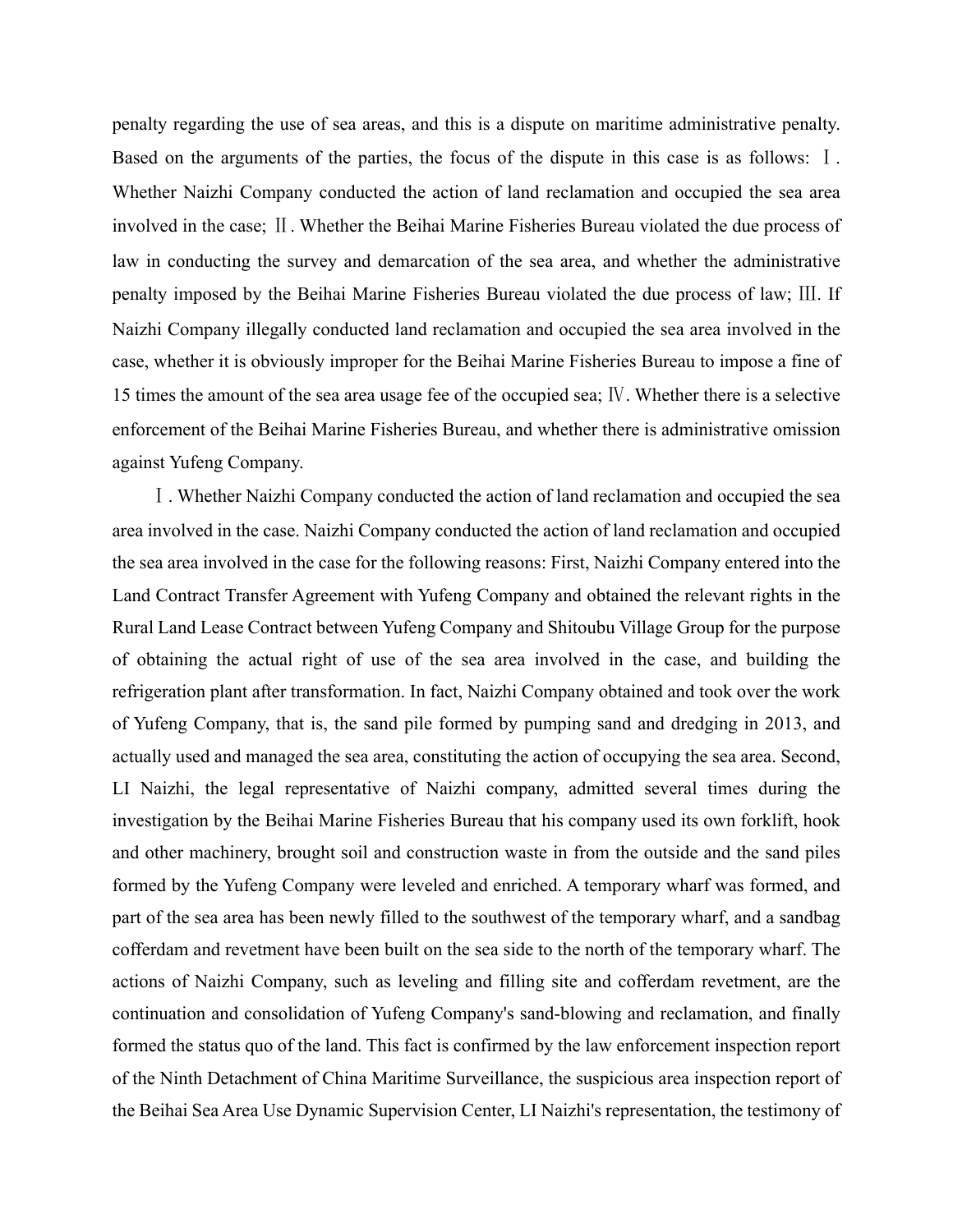multiple other witnesses, and on-site photos etc., which could mutually be corroborated with each other. This fact is also consistent with the situation verified by the court of first instance on site. This shows that Naizhi Company has been engaged in land reclamation. Third, from the results of leveling and reclamation, Naizhi Company organized the implementation of cofferdams, transported soil and construction waste from outside, and leveled the site and formed the status quo of the land area. According to Guo Hai Guan Zi [2008] No. 273"Notice of the State Oceanic Administration on Printing and Distributing the Classification System for the Use of Sea Areas and the Regulations for Marine Registration Surveys", "2.5 land reclamation refers to the way of using the sea that constructed dikes enclosed sea areas, filled up land and formed the effective shoreline", the leveling, reclamation and cofferdam actions of Naizhi Company constitute land reclamation. Fourth, Naizhi Company's reclamation and leveling of the site to form land changed the marine environment of the sea area involved, resulting that the nature of the sea area changed and the original marine function was lost, therefore, it has actually occupied the sea area. Although Naizhi Company did not further build a refrigeration plant, Naizhi Company used the site from June 2016 to January 2018. At first, Naizhi Company leveled and filled the site with soil for three months. After being ordered to stop by the Beihai Marine Fisheries Bureau, the site was used for fishing repair (see pages 18-19 of the evidence submitted by the Beihai Marine Fisheries Bureau). Naizhi Company's occupation of the sea area was in a continuous state.

Ⅱ. Whether the Beihai Marine Fisheries Bureau violated the due process of law in conducting the survey and demarcation of the sea area, and whether the administrative penalty imposed by the Beihai Marine Fisheries Bureau violated the due process of law. Naizhi Company alleged that the Beihai Marine Fisheries Bureau organized the survey and demarcation of the sea area involved in the case on January 19, 2018 without prior notice, which constitutes a serious violation of the due process, and the claim of Naizhi Company is not tenable. First, *the Law of the People's Republic of China on Administrative Penalty* does not provide procedures on surveys and inspections. Article 15 of *the Measures for Implementation on Maritime Administrative Punishments* stipulates that "there shall be no fewer than two maritime supervisors present in the investigation of cases or in inspections, who shall show their certificates of law enforcement to the parties concerned. They may make investigations or inspections in any of the ways as described below: (ⅰ) entering into the scene of violation to make surveys and inspections, consulting or duplicating relevant materials, and making video records or taking pictures of the scene of violation. Written records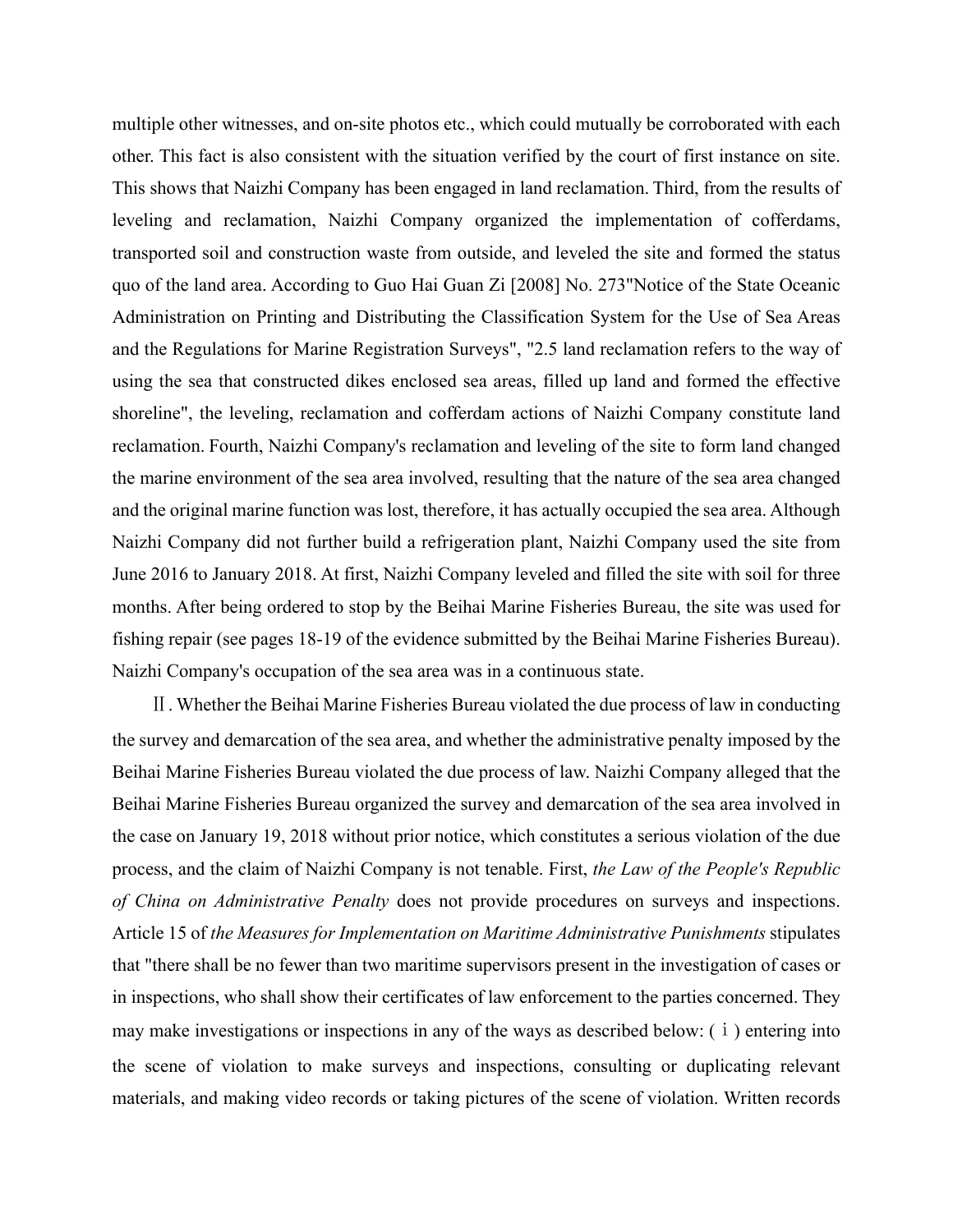shall be made for the relevant surveys and inspections, which shall be signed or sealed by those under the survey or inspection or any other witnesses…… (ⅲ) the professional or technical matters such as measuring, monitoring, testing or authenticating, etc. may be entrusted to the eligible institutions to make relevant reports. Such report may be used as evidences." Therefore, the enforcement organ of marine administrative penalty has no statutory obligation to notify the parties before conducting an inspection or survey. Second, on January 16, 2018, the Beihai Marine Fisheries Bureau issued Beihai Yu Jian [2017] No. 09 Notice of Inspection to Naizhi Company, which clearly requested Naizhi Company to cooperate in the inspection. In the interrogation transcript made by the case officer on the legal representative of Naizhi Company, LI Naizhi, it was asked whether LI Naizhi was willing to come to the scene to identify the boundaries, but he refused on the grounds that he did not have time. It can be seen that Naizhi Company did not actively cooperate with the investigation. Third, the Beihai Marine Fisheries Bureau invited LIN X as a witness to identify the boundary sites during the inspection. Only Naizhi Company and LIN actually used and managed the sea area involved in the case. It was legitimate and reasonable for the Beihai Marine Fisheries Bureau to invite LIN X to be a witness. And LI Naizhi also confirmed LIN X's identification of the boundary sites in the transcript of the inquiry made by the Beihai Marine Fisheries Bureau shortly after the end of the investigation, on the same day. Naizhi Company's claim that LIN X did not know he was asked to identify the boundary site of the sea area enclosed and occupied by Naizhi Company is not valid. Only Naizhi Company and LIN X actually use and manage the sea area involved in the case and the adjacent sea area, and LIN X clearly knows the boundary between them. Moreover, the on-site records of the inspection have clearly records for measurement of the three areas: the area under LIN X's management and use, the area under LI Naizhi's (Nazhi Company) management and use, and the pond shrimp raising area of LIN X. The final determination of Naizhi Company's land reclamation and occupation of the sea area has also deducted the area with relevant land documents. According to the survey and demarcation report, the area of the sea area reclaimed and occupied by Naizhi Company is 0.3804 hectares.

Naizhi Company claimed that the Beihai Marine Fisheries Bureau did not file a case for investigation pursuant to applicable laws, which is inconsistent with the facts. On October 8, 2017, the Beihai Marine Fisheries Bureau investigated and filed a case regarding Naizhi Company's land reclamation activities. Although LI Naizhi was the party recorded on the filing approval form at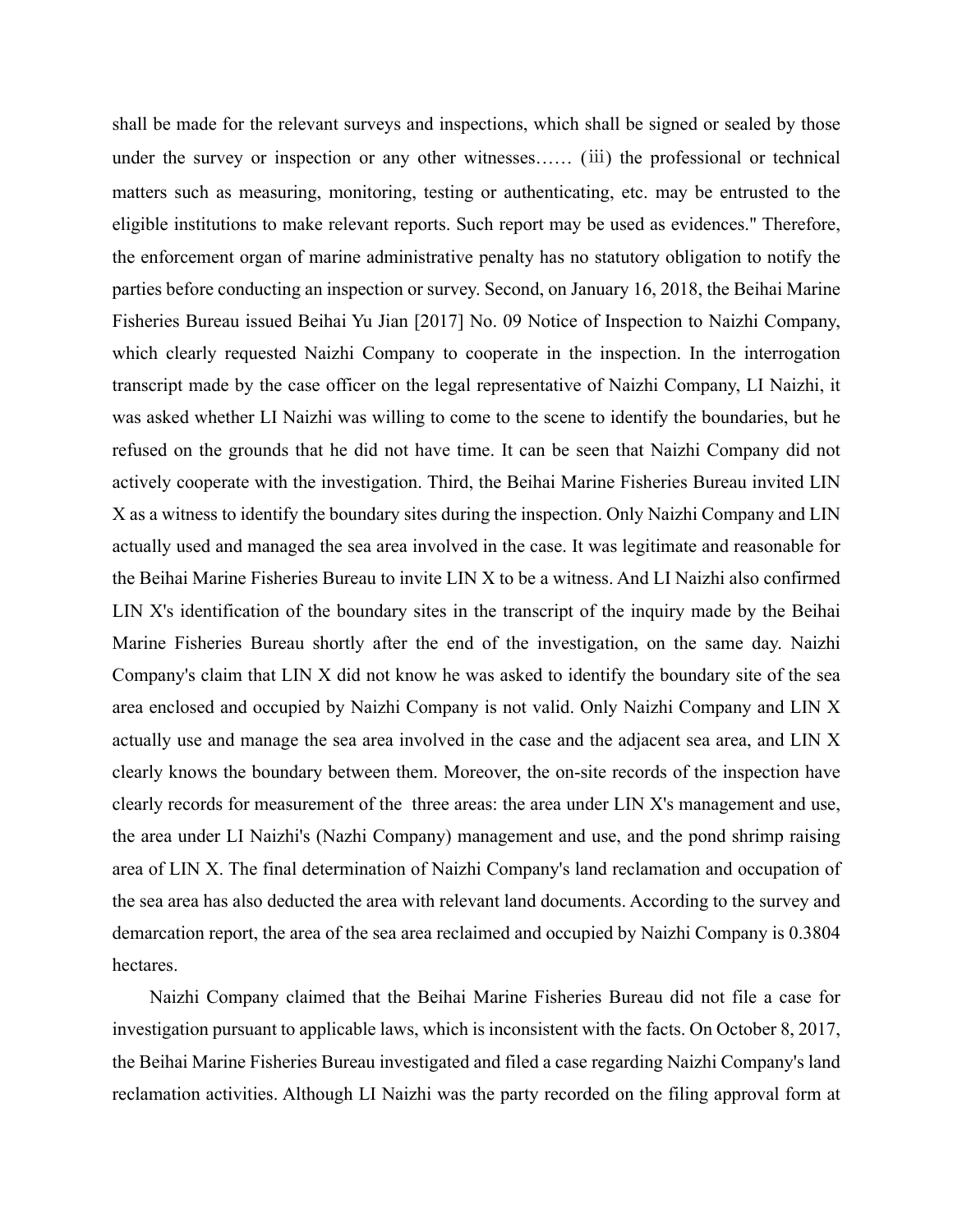that time, with the deepening of the investigation, the Beihai Marine Fisheries Bureau has changed Naizhi Company into a party to the case, which is also in consistent with the objective situation. Naizhi Company claimed that the Beihai Marine Fisheries Bureau made an administrative penalty decision on January 31, 2018, without informing Naizhi Company of its rights to make representations, defenses, and request for a hearing in accordance with the laws, and the penalty is not valid according to the laws. Such claim is inconsistent with the facts. On January 31, the Administrative Penalty Opinions Examination and Approval Form prepared by the Beihai Marine Fisheries Bureau was only an internal proposed penalty opinion, which was not made externally and had no external legal effect. The Beihai Marine Fisheries Bureau did not make an administrative penalty decision until April 8. The Beihai Marine Fisheries Bureau guaranteed the rights of Naizhi Company to make representations, defenses and request for a hearing in accordance with the laws, and prepared corresponding transcripts. Naizhi Company claimed that the presiding officer did not make written penalty opinions after the hearing, and that the presiding officer, participants, and administrative penalty examining officers of the two collective discussions held by the Beihai Marine Fisheries Bureau did not comply with the law. After the second collective discussion, the presiding officer appointed the relevant personnel to issue a penalty decision, which was excess of power. These series of claims were not tenable. The additional evidence 20 submitted by the Beihai Marine Fisheries Bureau is the Administrative Penalty Hearing Report made by the presiding officer and the hearing officer, which was reported at the second joint hearing of the case on March 23, 2018. The first joint hearing organized by the Beihai Marine Fisheries Bureau on January 26 and the second joint hearing organized by the Beihai Marine Fisheries Bureau on March 23 are joint hearings of serious maritime administrative violation cases as prescribed in Article 21 of *the Measures for Implementation on Maritime Administrative Punishments*. According to *the Measures for the Implementation on Marine Administrative Punishments* and the relevant guiding opinions on marine administrative law enforcement issued by the China Marine Surveillance, the joint hearing of a case is a specific detailed provision for collective discussion by the heads of administrative organs as provided for Paragraph 2 of Article 38 of *the Law of the People's Republic of China on Administrative Penalty*. Article 3 of *the Measures for the Implementation on Marine Administrative Punishments* stipulates that "The department of maritime administration of the people's government on various levels above the county level is the organ for enforcing maritime administrative punishments according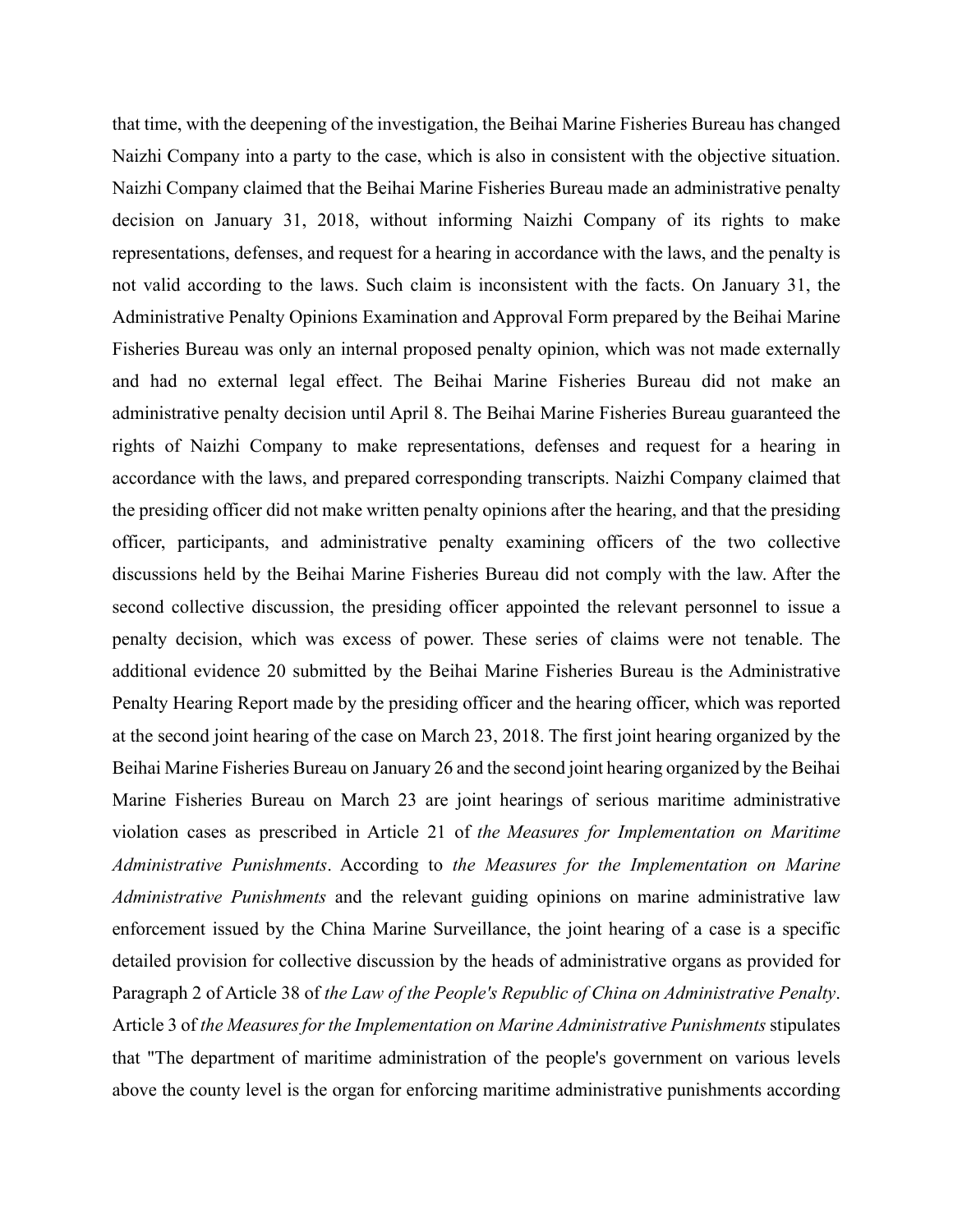to law (hereafter referred to as "enforcing organ"). Where a maritime supervision section is established within the enforcing department, the work of maritime administrative punishments shall be specifically undertaken by the Chinese maritime supervision section affiliated thereto. Where no maritime supervision section has been established therein, the work shall be implemented by the maritime administration department on the same level. The Chinese maritime supervision organs enforce maritime administrative punishments in the name of the maritime administration department on the same level." On December 29, 2017, the Beihai Marine Fisheries Bureau issued Beihai Yu Fa [2017] No.46 of the Circular of the Beihai Marine and Fisheries Bureau on Adjusting the Members of the Joint Hearing Committee for Maritime Violation Cases, according to which the members of the joint hearing committee of the Beihai Marine Fisheries Bureau are determined, and the circular is the authorization of the authority for joint hearing of serious maritime violation cases. The composition of the members of the Joint Hearing Committee conforms to the spirit stipulated in State Oceanic Administration [2003] No. 202 of Working Rules for the Joint Hearing of Serious Maritime Violation Cases. As a result of institutional reform, the former Beihai City Detachment of China Marine Surveillance and Fishing Administration and Port Supervision Detachment of Beihai City were merged into the Marine and Fisheries Comprehensive Law Enforcement Detachment of Beihai City, bearing the name of the Beihai City Detachment of China Marine Surveillance. Although the former leaders of the Beihai City Detachment of China Marine Surveillance have not already taken up positions in the Marine and Fisheries Comprehensive Law Enforcement Detachment of Beihai City, they still assume the corresponding leadership responsibilities of the former marine administrative law enforcement and are still the relevant person-in-charge of the marine supervision organization of Beihai City. LI Wenli, as the head of the Beihai City Detachment of China Marine Surveillance and deputy director of the joint hearing committee, presided over the joint hearing meeting, which was in accordance with the law. As a result, the members of the Joint Hearing Committee for Serious Maritime Violation Cases of the Beihai Marine Fisheries Bureau included the deputy responsible person in charge of marine administrative law enforcement, the responsible person of the marine supervision institution that undertakes administrative punishment, and the responsible persons involved in the charge of the commission. The composition of personnel conformed to Paragraph 2 of Article 38 of *the Law of the People's Republic of China on Administrative Penalty*. The Beihai Marine Fisheries Bureau signed the examination opinions of Administrative Penalty Opinions Examination and Approval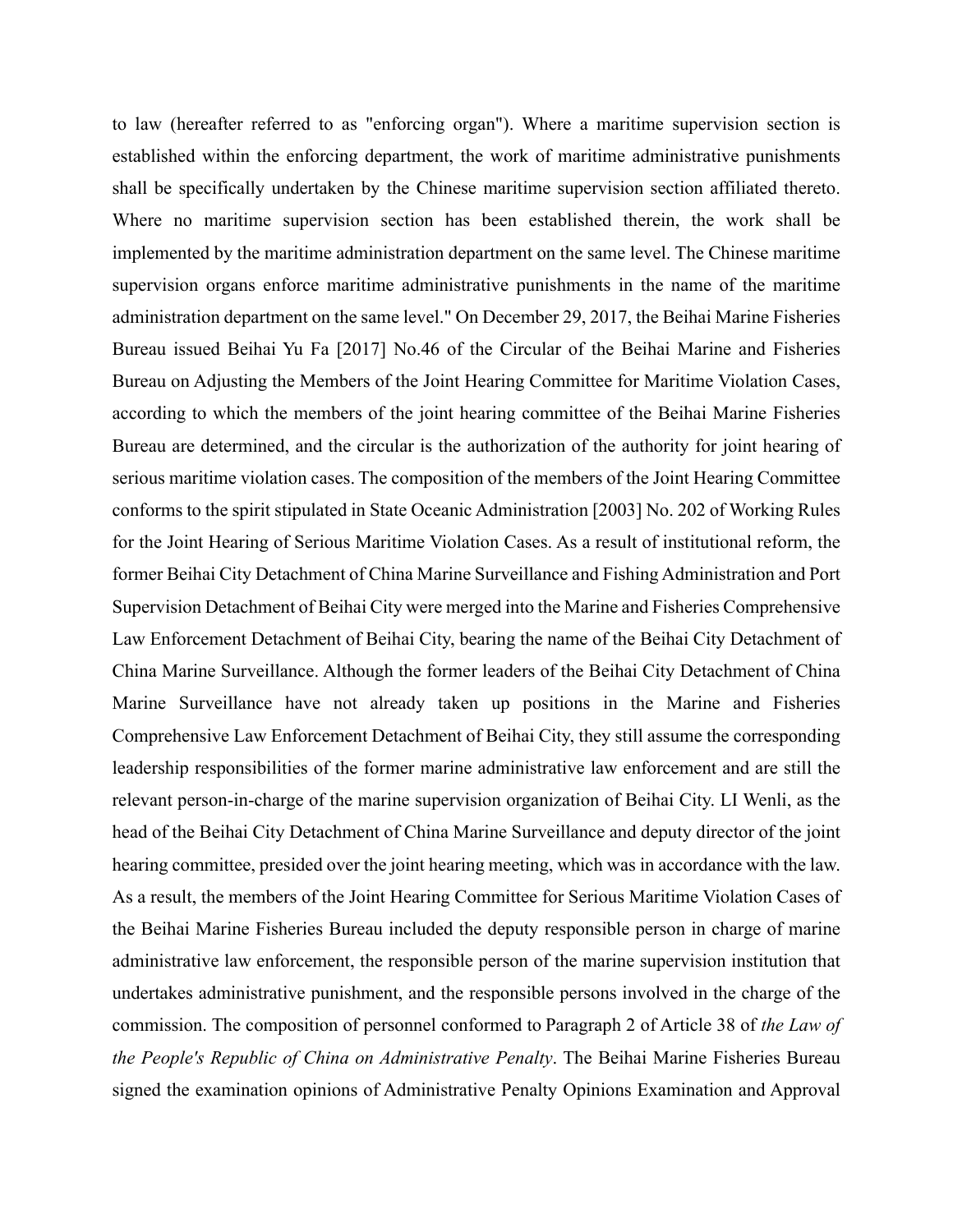Form on January 31, 2018 by WEI Xin, the head of the Ocean and Fisheries Comprehensive Law Enforcement Detachment of Beihai City, which belongs to the Beihai Marine Fisheries Bureau, plan to agree to the penalty opinions of the handling officers. The review procedures before the person in charge of the Beihai Marine Fisheries Bureau making a penalty decision was completed. WEI Xin has long served as a Squad leader of the Fishing Administration and Port Supervision Detachment of Beihai City. After the merger of marine law enforcement departments and fishery law enforcement departments, WEI Xin is the current head of the Ocean and Fisheries Comprehensive Law Enforcement Detachment of Beihai City and was not reviewing administrative penalty decisions for the first time. The review of administrative penalty by the Beihai Marine Fisheries Bureau conformed to Paragraph 3 of Article 38 of *the Administrative Penalty Law of the People's Republic of China*. After the second joint hearing, LI Wenli, the presiding officer, asked the case handling officers to issue a decision of administrative penalty to the parties according to the results of the hearing according to legal procedures, which is legitimate and reasonable, and there was no excess of power.

Ⅲ. If Naizhi Company has illegally reclaimed and occupied the sea areas involved, whether it is obviously improper for the Beihai Marine Fisheries Bureau to impose a fine of 15 times the amount of the sea area usage fee of the occupied sea. Naizhi Company occupied 0.3804 hectares of sea area after leveling and filling the sea area involved in the case in 2016. Its behavior changed the original appearance of the marine environment, destroyed the marine ecological environment, and affected the production and life of local fishermen. After being investigated and punished, Naizhi Company did not take the initiative to reduce or eliminate the harmful consequences of its reclamation. In accordance with Article 42 of *the Law on the Management of Sea Area Use of the People's Republic of China* stipulating the imposition of a fine of not less than 10 times but not more than 20 times the amount of the sea area usage fee of the occupied sea area, the Beihai Marine Fisheries Bureau's decision to impose a penalty of 15 times the amount of the sea area usage fee of the occupied sea area does not violate the relevant provisions of Chapter 4 of *the Law of the People's Republic of China on Administrative Penalty* on the application of administrative penalties, and is in accordance with the general penalties in the range of administrative penalties instead of the heavier penalties in the Several Opinions on Further Regulating the Exercise of Discretion in Maritime Administrative Punishment of the China Marine Surveillance. It is not improper for the Beihai Marine Fisheries Bureau to impose on Naizhi Company a fine of 15 times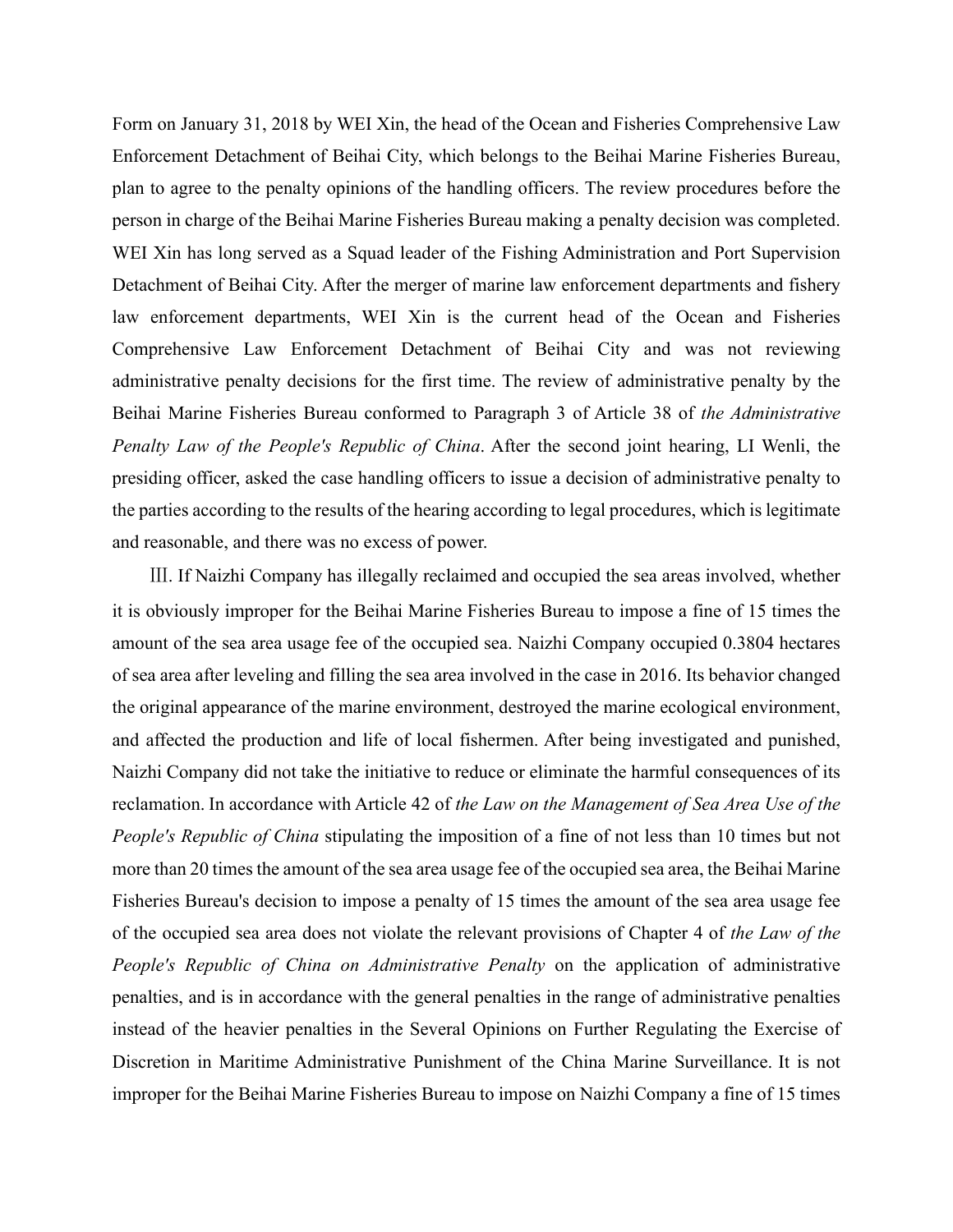the amount of the sea area usage fee of the occupied sea area. And the amount of the fine calculated in accordance with the Cai Zong [2007] No.10 Notice of the Ministry of Finance and the State Oceanic Administration on Strengthening the Administration of Collection of Sea Area Usage Fee is correct.

Whether there is selective enforcement of the Beihai Marine Fisheries Bureau, and whether there is administrative omission against Yufeng Company. On August 10, 2017, the Beihai Marine Fisheries Bureau already filed a case against ZHAO Zhulian. There is no selective enforcement of the law, and this issue, together with the issue that whether there is administrative omission of the Beihai Marine Fisheries Bureau against Yufeng Company, is beyond the scope of review of this case.

Given all that, the administrative action being sued in this case is a maritime administrative penalty. Naizhi Company conducted reclamation activities without obtaining the right to use sea areas and illegally occupied the sea area of 0.3804 hectares. The Beihai Marine Fisheries Bureau has the power of marine administrative penalty. The facts ascertained by its administrative penalty decision No. 09 are clear, the evidence is conclusive, the applicable laws and regulations are correct, and it complies with legal procedures. In accordance with Article 69 of *the Administrative Procedure Law of the People's Republic of China*, and Paragraph 2 of Article 79 of *the Interpretation of the Supreme People's Court on the Application of Administrative Procedure Law of the People's Republic of China*, the court of first instance decided: The claims of Naizhi Company were dismissed. The case acceptance fee is RMB 100, which shall be borne by Naizhi Company.

Naizhi Company appealed against the judgment of first instance, alleging that: (ⅰ) the fact found by the Administrative Penalty Decision No. 09 that Naizi Company had not obtained the right to use the sea area and occupied and reclaimed 0.3804 hectares of land in Shitongbu lacked evidence to prove. First of all, the reclamation of the sea area involved occurred between June 1, 2013 and May 12, 2016. The land reclamation was conducted by Yufeng Company. After Yufeng Company entered into the Rural Land Lease Contract with the Shitubu Villagers Group on June 1, 2013, it reclaimed the sea area involved in this case. And Naizhi Company did not conduct any reclamation after it entered into the Land Contract Transfer Agreement with Yufeng Company on May 12, 2016. These facts are visually reflected in aerial images from 2015 and 2017 provided by the Beihai Marine Fisheries Bureau. The main differences between the two aerial maps are as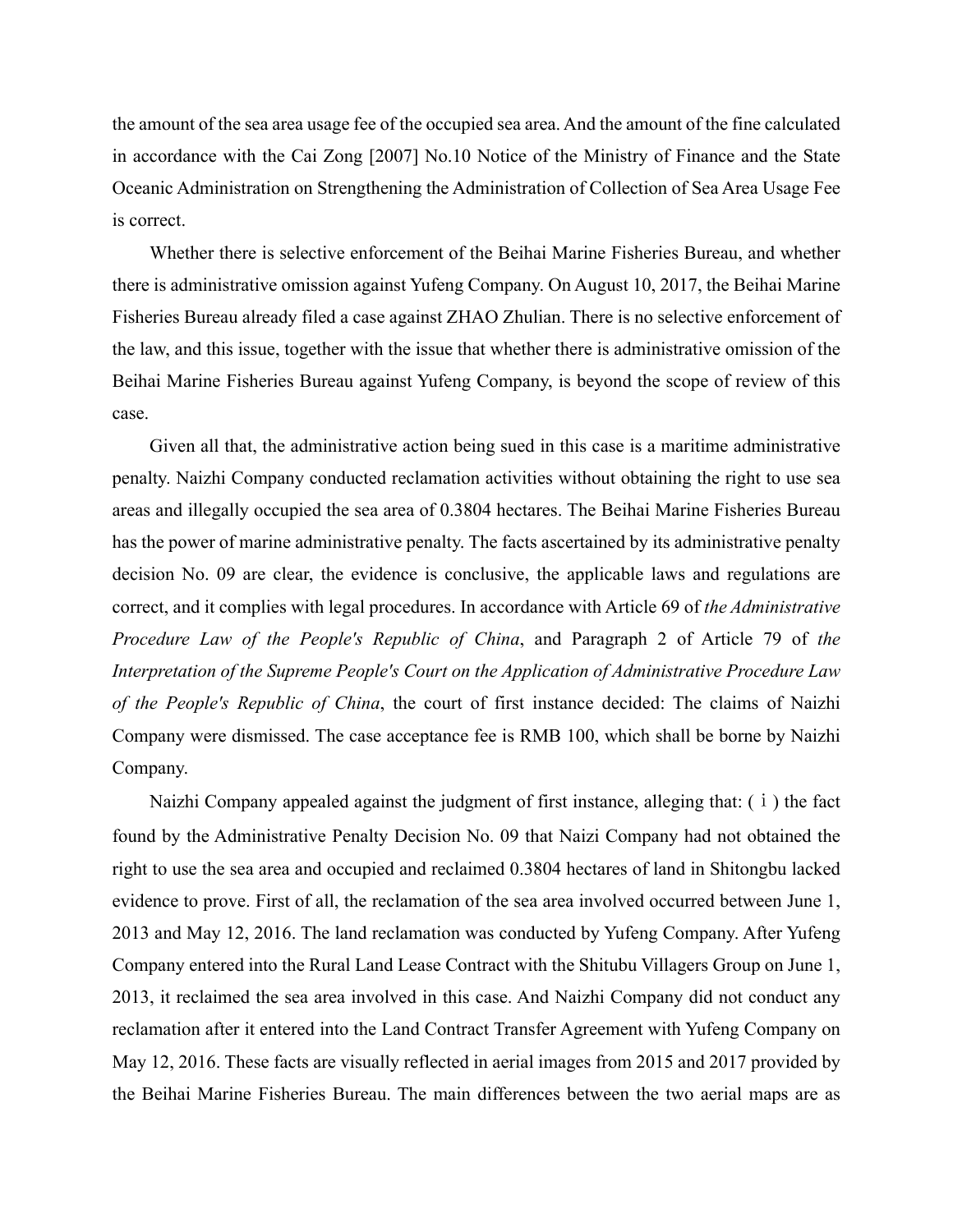follows: First, the area of reclamation in the direction of the inland sea in 2017 is larger than the original, but this part belongs to the sea area with the legal right to use, and does not fall in the scope of penalty in this case. Second, the deep pit formed by the Yufeng Company and a small corner to the north of the involved sea area were filled in, but both were filled by LIN X. Secondly, the reclaimed sea area involved in the case has become a road and public activity place after being filled up, and any unit or individual can freely use it. According to the Wei Hai Guan Zi [2008] No. 273 of Sea Area Use Classification System, the definition of sea area use refers to continuous exclusive use of the sea for more than three months in a specific sea area, but the Beihai Marine Fisheries Bureau has not been able to provide corresponding evidence to prove that Naizhi Company has the above illegal use of the sea. Based only on LI Naizhi's representations and the testimonies of LI X, Xu X, LI Naiguang, LIN X and others, the Beihai Marine Fisheries Bureau determined that Naizhi Company conducted land reclamation of 0.3804 hectares of sea area. The evidence was insufficient; (ⅱ) The first-instance judgment regarding the fact that Naizhi Company occupied and reclaimed the sea was a re-identification of the facts of the case and violated the administrative case trial regulations. First of all, the chief handling person of the first instance organized both parties to conduct an on-site investigation before the hearing, but failed to make a record of the on-site investigation in accordance with the law. However, the factual determination of the first instance judgment stated that it was "consistent with the situation verified by the court in the on-site investigation". Secondly, the first-instance judgment found that Yufeng Company did not illegally conduct reclamation in this case, and that Naizhi Company took over the work results of Yufeng Company and carried out the conduct of reclamation, all of which was a subjective judgment of the chief handling person of the first instance; (ⅲ) Notwithstanding the fact of illegal occupation of 0.3804 hectares of reclamation in this case, the Beihai Marine Fisheries Bureau shall impose penalties on all those who have committed illegal occupation and reclamation, However, it is wrong and unjust for the Beihai Marine Fisheries Bureau to ask Naizhi Company to bear full legal responsibility for illegally occupying the reclamation area when it is fully aware of the existence of illegal activities by Yufeng Company;  $(i \vee)$  The procedure by which the Beihai Marine Fisheries Bureau made the penalty decision in this case is a major violation of the procedures of law. First, judging from evidence such as the investigation termination report, collective discussion transcripts, and administrative penalty opinion approval form submitted by the Beihai Marine Fisheries Bureau, the administrative penalty decision in this case was made on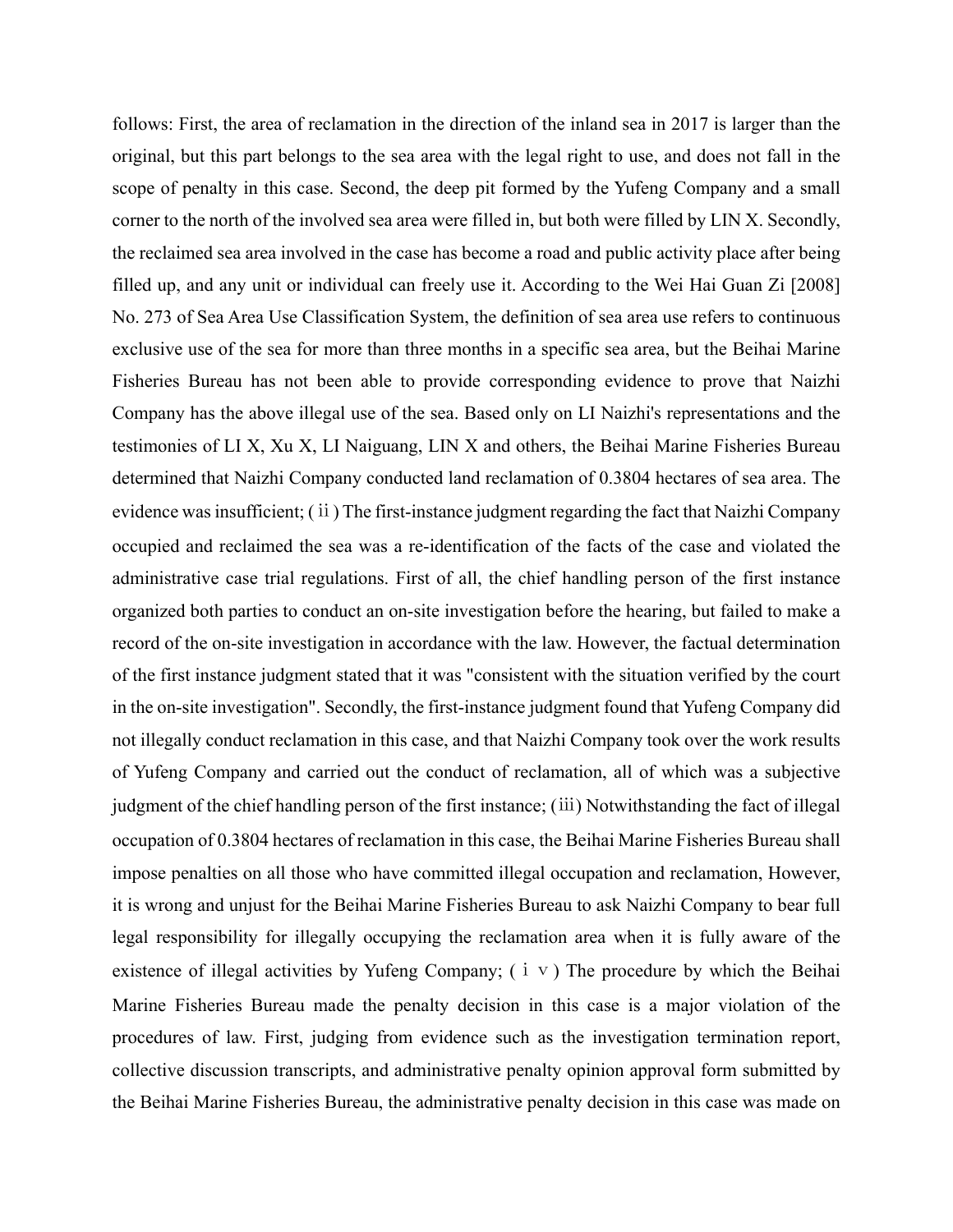January 31, 2018, but the Beihai Marine Fisheries Bureau failed to inform Naizhi Company of its relevant rights in accordance with the law before it make the penalty decision, which is in violation of Article 31 and Article 32 of *the Law of the People's Republic of China on Administrative Penalty*. According to the Article 41 of *the Law of the People's Republic of China on Administrative Penalty*, the penalty decision was invalid. Secondly, the Beihai Marine Fisheries Bureau' joint discussion was presided by LI Wenli, which violated Article 38 of *the Law of the People's Republic of China on Administrative Penalty*. According to this article, the penalty should be examined by the head of the Beihai Marine Fisheries Bureau and should be subject to collective discussion. However, in this case, the officer LI Wenli presided over the collective discussion decision; After the hearing, the presiding officer did not issue a written penalty opinion in accordance with the law, which violated Article 34 of *the Measures for Implementation on Maritime Administrative Punishments*; after the second collective discussion, the presiding officer LI Wenli directly designated relevant personnel to issue a penalty notice, which is an excess of power. According to Article 38 and Article 43 of *the Law of the People's Republic of China on Administrative Penalty*, the penalty decision should be made after the hearing. Third, the members who participated in the collective discussion and made decisions did not comply with the law. According to Article 38 of *the Administrative Penalty Law of the People's Republic of China*, the persons participating in the collective discussion and decision of administrative punishment shall be members of the leadership team of the administrative organ. In practice, they are generally composed of members of the leadership team and the main case handling persons. In this case, among the people who participated in the collective discussion and decision, except for LIN Guanghan as a member of the leadership of the Beihai Marine Fisheries Bureau and GUAN Hanming as the main case handling person, the identity of the other participants was not clearly stated; the authorized representative of the Beihai Marine Fisheries Bureau participated in the second collective discussion, which is a procedural flaw; Paragraph 3 was added to Article 38 of the amended *Administrative Penalty Law of the People's Republic of China*, and the Beihai Marine Fisheries Bureau has not specified whether the administrative penalty examination officers have obtained legal professional qualifications through the national unified legal professional qualification examination. In addition, the reporting procedure for surveying and demarcating the sea areas involved is a serious violation of the law and cannot be used as the basis for determining the case. The survey organization shall be identified by the owner, that is, the relevant personnel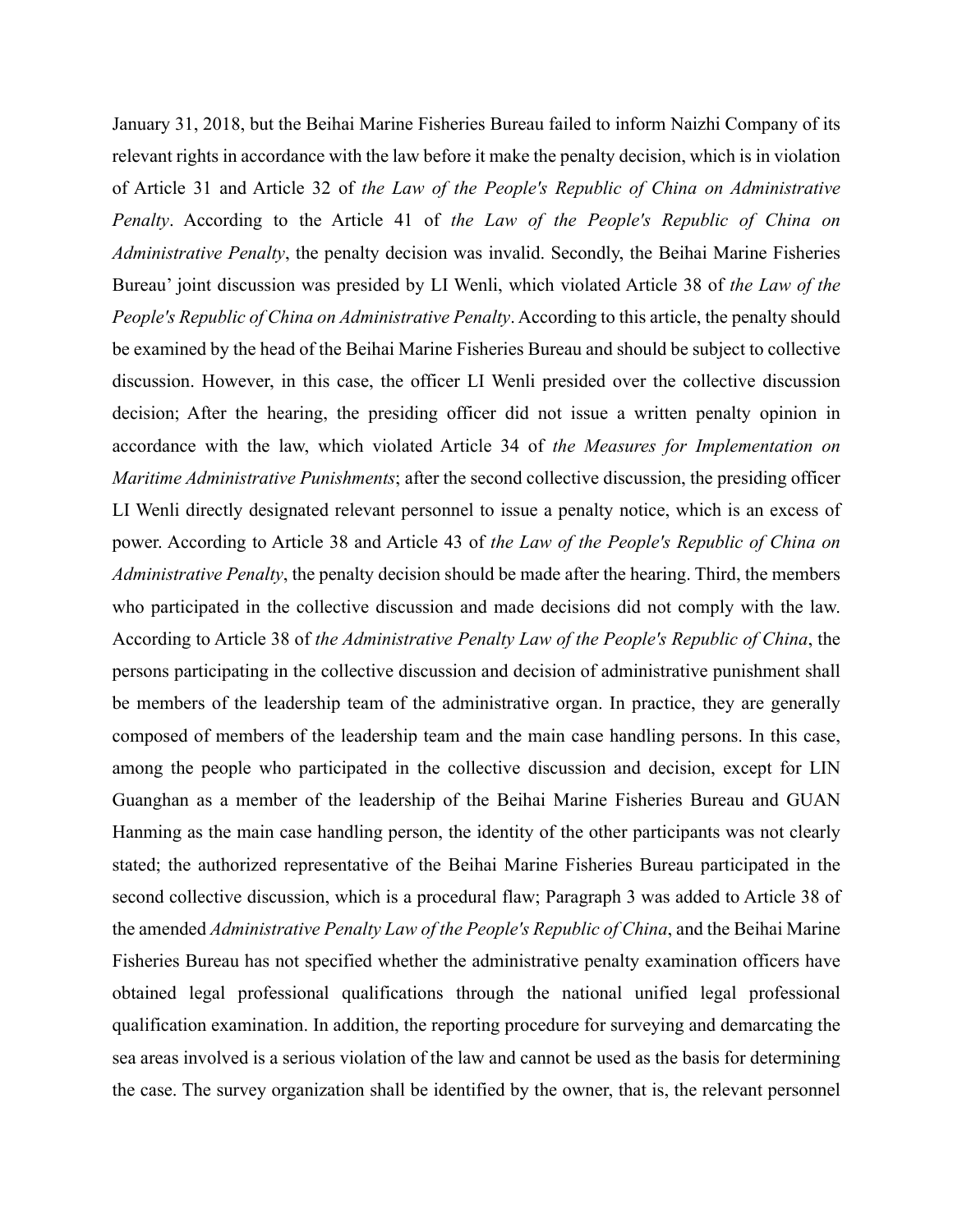of the Naizhi Company. LIN X was not informed of the situation, where the Beihai Marine Fisheries Bureau has requested the demarcation, he is unaware that the Beihai Marine Fisheries Bureau asked him to indicate the boundary sites of the sea area reclaimed and occupied by the Naizhi Company, In the on-site record, the boundary refers to the boundary of the sea area to which Naizhi Company was assigned the contractual rights of Yufeng Company, instead of the boundary area of the area to be reclaimed and occupied by Naizi Company. The survey organization's determination of the area illegally reclaimed by Naizhi Company based on the boundary site identified by LIN X is obviously wrong. The judgment of first instance, which held that the procedure for deciding administrative penalty No. 09 was lawful, violated the facts and provisions laws. In summary, the appellant request that: 1. Revoke the judgment of first instance; 2. Revoke the Administrative Penalty Decision No. 09 issued by the Beihai Marine Fisheries Bureau.

The Beihai Marine Fisheries Bureau replied that: (ⅰ) Naizhi Company believes that the Administrative Penalty Decision No. 09 of the Beihai Marine Fisheries Bureau finding its reclamation activities has no factual basis, is inconsistent with the objective facts, and should not be accepted. According to the testimony of LI Naiguang, LI X, XU X, LIN X, ZHAO Zhulian and others, it can be confirmed that after Yufeng Company signed the Rural Land Lease Contract with the Shitoubu Village Group in June 2013, it hired LI Naiguang to organize sand extraction and land reclamation. The method of land reclamation is to use sand pumping machinery to extract sea sand from the ocean for land reclamation, and a sand pile of sea sand is formed on the site, and no usable site is formed. The sand pumping and reclamation behavior of Yufeng Company was stopped in September, 2013. In May 2016, after Naizhi Company signed the Land Contract Transfer Agreement with Yufeng Company, it was assigned the rights and obligations of the land lessee of Yufeng Company, and implemented new illegal acts of land reclamation. It transported soil and construction waste from the outside to enclose and reclaim the sea area, and used tapes to pave the edge of the reclamation site, forming the fact of the cofferdam of the sea. The representation of LI Naizhi, the legal representative of Naizhi Company, also corroborates the testimony of the above witnesses, and the above facts are consistent with the present situation of the land surveyed and inspected on-site. (ⅱ) The Beihai Marine Fisheries Bureau's Administrative Penalty Decision No. 09 did not violate legal procedures. First, before making the penalty decision in this case, the Beihai Marine Fisheries Bureau held a collective discussion on January 26, 2018 and made the Examination and Approval Form of Administrative Penalty Opinions on January 31,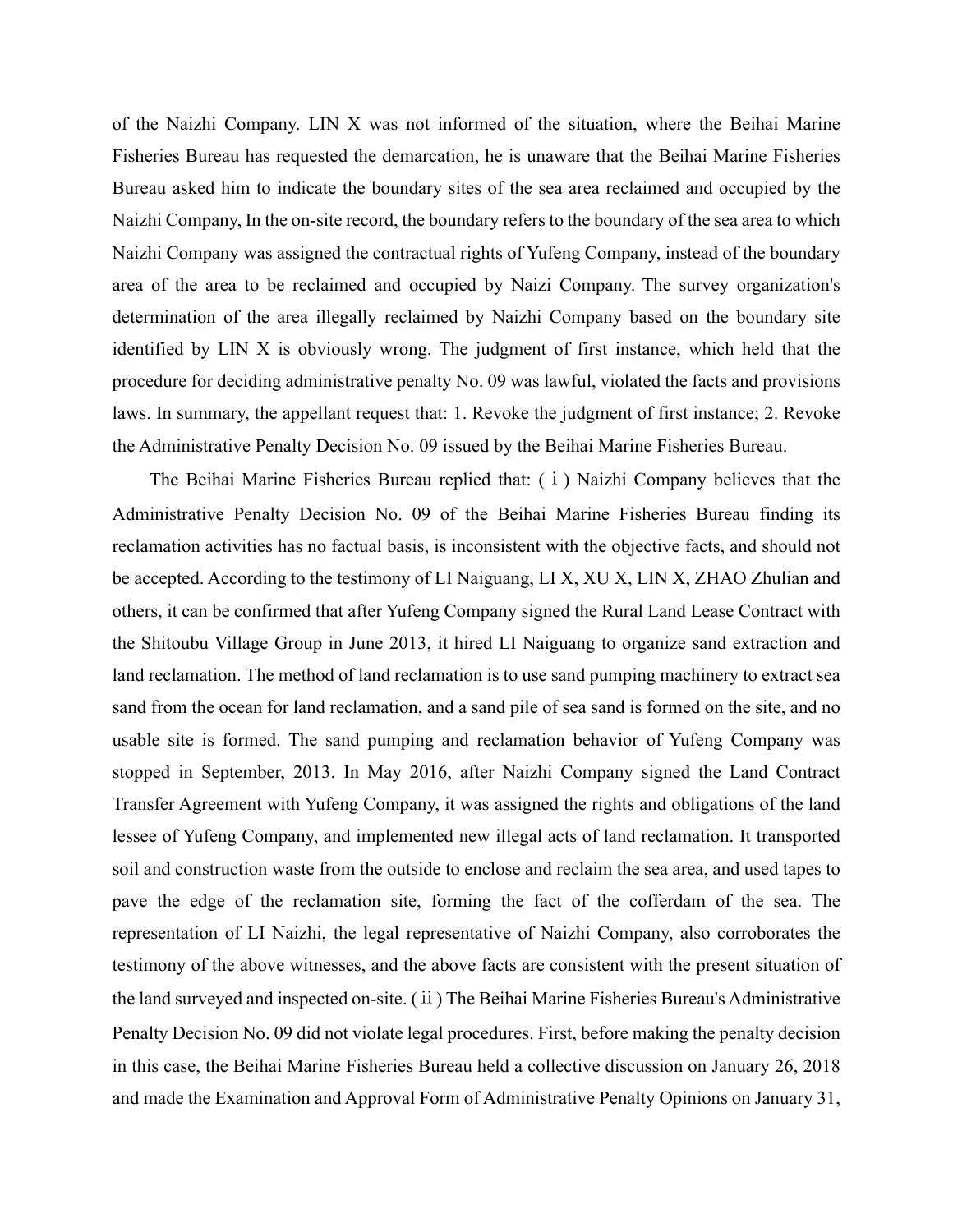2018. The Notice of Hearing on Administrative Penalty was served by the Beihai Marine Fisheries Bureau on February 1, 2018 to Naizhi Company, inform it of the penalty decision to be made and that it has the right to represent, defense and request for a hearing. Subsequently, the Beihai Marine Fisheries Bureau actually organized a hearing on the application of Naizhi Company. After the hearing, the Beihai Marine Fisheries Bureau again organized a collective discussion on March 23, 2018, before finally making the penalty decision in this case, and on April 8, 2018 re-approved and issued the decision. There is no factual basis that Naizhi Company claimed that the Beihai Marine Fisheries Bureau made the penalty decision on January 31, 2018 without informing it of its right to defense and request for a hearing according to law. Secondly, Nazhi Company alleged that the collective discussion chaired by LI Wenli violates legal procedure, and its allegation has no corresponding legal basis. In accordance with Article 1 of the Notice on the Centralized Enforcement of Maritime Administrative Punishment by China Marine Surveillance and Article 3 of *the Measures for Implementation on Maritime Administrative Punishments*, the Beihai Marine Fisheries Bureau is the marine administrative penalty organ, and the specific marine administrative punishment work is undertaken by Beihai City Detachment of China Marine Surveillance, which should also perform the duties of law enforcement procedures according to law. As a result of institutional reform, the former Beihai City Detachment of China Marine Surveillance and Fishing Administration and Port Supervision Detachment of Beihai City were merged into the Marine and Fisheries Comprehensive Law Enforcement Detachment of Beihai City, bearing the name of the Beihai City Detachment of China Marine Surveillance. Therefore, during the process of collective discussion, LI Wenli, head of the Beihai City Detachment of China Marine Surveillance, acted as the principal responsible person of the detachment. The leaders of the detachment, other law enforcement personnel, law enforcement officers of other agencies of the China Marine Surveillance and the responsible persons of the Beihai Marine Fisheries Bureau were organized to participate in the discussion, and the penalty opinions were formed by voting, which conformed to the procedural provisions on collective discussion in *the Law of the People's Republic of China on Administrative Penalty*. Again, Naizhi Company's claim that the participants in collective discussion do not meet the legal requirements has no legal basis. Article 38 of *the Law of the People's Republic of China on Administrative Penalty* only provides for the procedure of collective discussion, but does not specify the composition of the participants. Who should participate in the discussion and when is an internal matter of the administrative organ. In fact, the two collective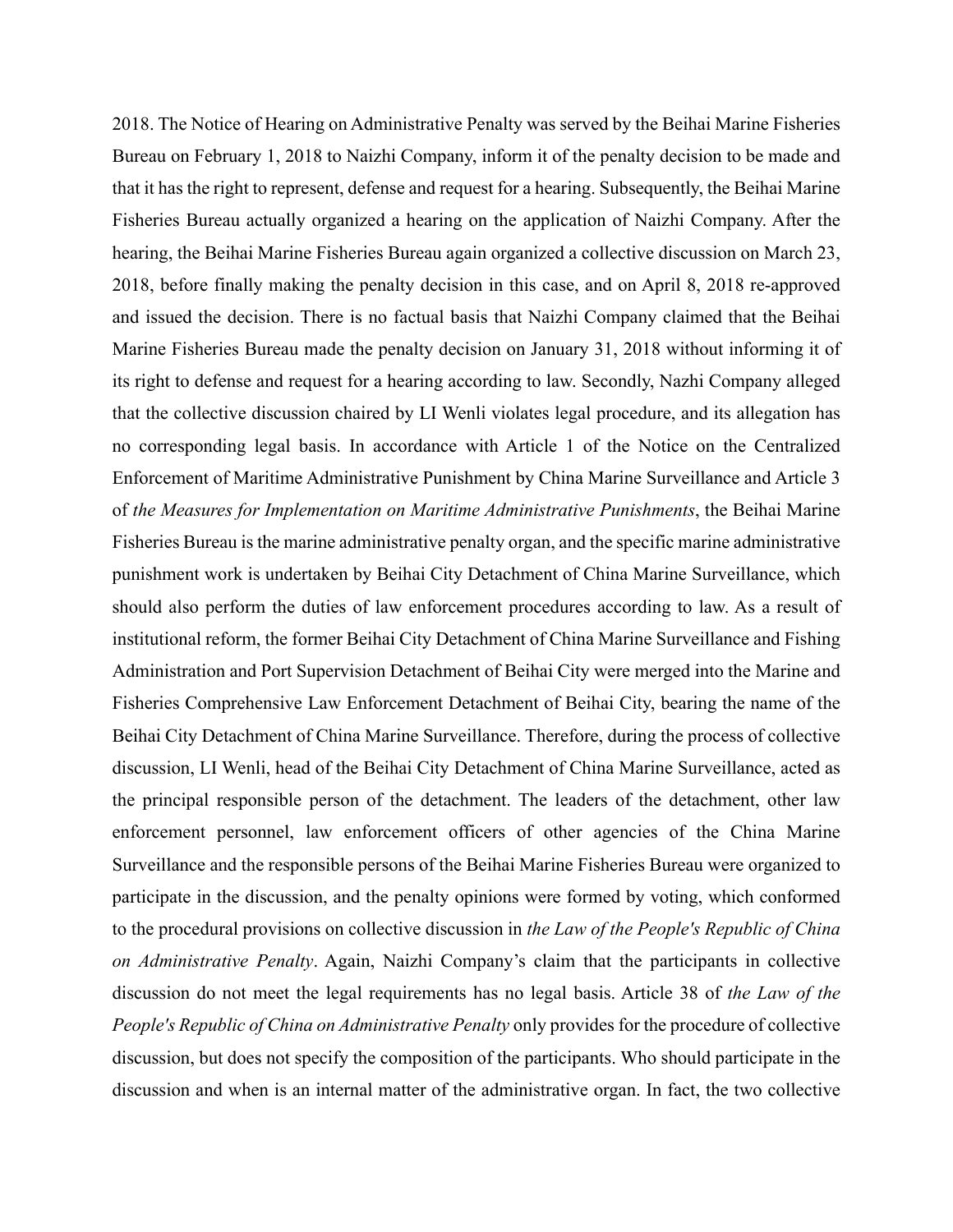discussions organized by the Beihai Marine Fisheries Bureau brought together staff with rich experience in marine law enforcement. ZHANG Yong, leader of the Guangxi General Team, and YU Xingshu, a law enforcement officer from the Ninth Detachment of Maritime Supervision of other marine supervision units, were also invited to participate. The facts of the case, evidence and basis for penalty were discussed, which provided sufficient reference for the head of the administrative organ to make a decision. (ⅲ) The Administrative Penalty Decision No. 09 made by the Beihai Marine Fisheries Bureau has clear facts, conclusive evidence, legal procedures, and correct application of laws, and should be maintained. The Beihai Marine Fisheries Bureau applied the general procedures of general administrative penalties to the investigation and handling of this case, and fulfilled the lawful implementation of case filing, investigation, survey, inspection, entrusted appraisal, collective discussion, informing the counterparty, advance notice of the proposed penalty conclusion, notice of hearings, re-collective discussion, etc., the facts of the entire case were investigated, and the legal rights of Naizhi Company were protected in accordance with the law. The penalty procedure complies with Article 31, Article 36 to Article 41, Article 42 and Article 43 of *the Administrative Penalty Law of the People's Republic of China*, Article 12 of *the Interim Provisions on the Time Limits for Investigation and Prosecution of Maritime Violation Cases* and relevant provisions of *the Measures for Implementation on Maritime Administrative Punishments*, the entity handling has facts and legal basis. The facts ascertained in the judgment of first instance are clear, the procedures are legal, and the application of the law is correct. In summary, the appellee requests that: the appeal of Naizhi Company shall be dismissed and the original judgment shall be upheld.

The third party of first instance, Yufeng Company, did not appear in court to participate in the proceedings, nor did it submit a written reply to this court.

During trial of the second instance, Naizhi Company, the appellant, raised the following objections to the facts identified in the first instance: 1. The finding that "Between July and September of the same year, Yufeng Company hired others to extract sand to reclaim the sea area involved in the case, forming sand piles, but did not take measures to prevent the sand from being lost or washed away by sea water. The mounds of sand are partly out of the water at spring tide" is incorrect and there is no corresponding evidence to prove the determination. In fact, the pile of sand filled by Yufeng Company was 3 to 4 meters above the water surface. 2. The finding that "when the transfer agreement was signed, part of the sand pile filled by the Yufeng Company was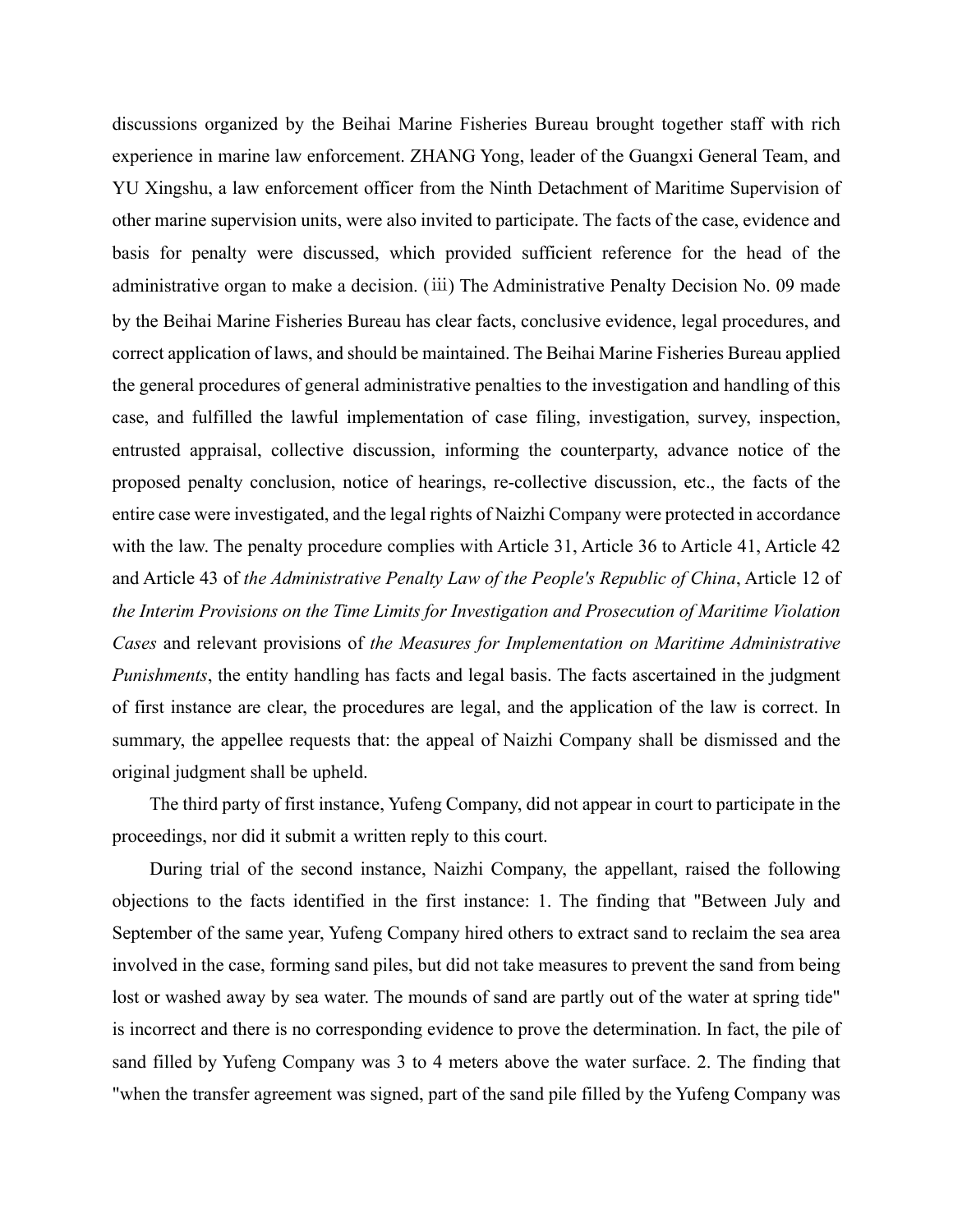washed away by sea water" is incorrect, and claimed that there is no evidence to prove that the sand piles were washed away. 3. The finding that "Between July and September 2016, Naizhi Company leveled the sand piles that Yufeng Company had filled in the sea area, and used machinery and vehicles from the external to transport soil and construction waste for site leveling, and constructed a wharf (commonly known as a temporary wharf), formed the status quo when the Beihai Marine Fisheries Bureau investigated and dealt with this case, prepared to build a refrigeration plant" is incorrect, and claimed that there is no evidence to prove the determination, and Naizhi Company did not bring in soil and construction waste from the outside for site leveling; 4. The finding that "the Beihai Marine Fisheries Bureau commissioned the Guangxi Zhuang Autonomous Region Geographical Conditions Monitoring Institute to survey and identify the area of sea occupied by Naizhi Company and LIN X by the Ocean and Fisheries Comprehensive Law Enforcement Detachment of Beihai City, as its subordinate" is incorrect, and argued that there was no action of occupying sea areas by Naizhi Company. 5. The finding that "the Beihai Marine Fisheries Bureau organized a joint hearing committee for maritime violation cases to conduct a joint hearing of the administrative penalty of the case. The results of the discussion were as follows: propose to impose an administrative penalty on Naizhi Company of 'ordering to return the illegally occupied sea area, restore the sea to its original conditions, and pay 15 times of the sea area usage fee of the occupied sea area during the period of the illegal occupation, which shall be RMB 2,567,700.'" is incorrect, and alleges that there is no "propose" in the results of the discussion. 6. The finding that "propose to make the same administrative penalty opinion as the first joint meeting" is incorrect, and claimed that there is no such record in the transcripts of the joint hearing, instead, the court of first instance decided on its own.

This Court, upon examination, finds that, with respect to first and second objections of Naizhi Company, the transcripts of its investigation into ZHAO Zhulian, LI Naiguang and LI X, submitted by the Beihai Marine Fisheries Bureau in the first instance, can prove that from July 2013 to September 2013, Yufeng Company hired LI Naiguang and others to extract sea sand and reclaim the area in question, formed sand piles, but did not carry out other acts. However, the judgment of first instance found that "part of the sand pile surfaced at the time of the spring tide" and "when the transfer agreement was signed, part of the sandpile filled by the Yufeng Company was washed away by sea water", there is no relevant evidence to support that, Naizhi Company also did not recognize them in the investigation. Those two objections are partially held by this Court. With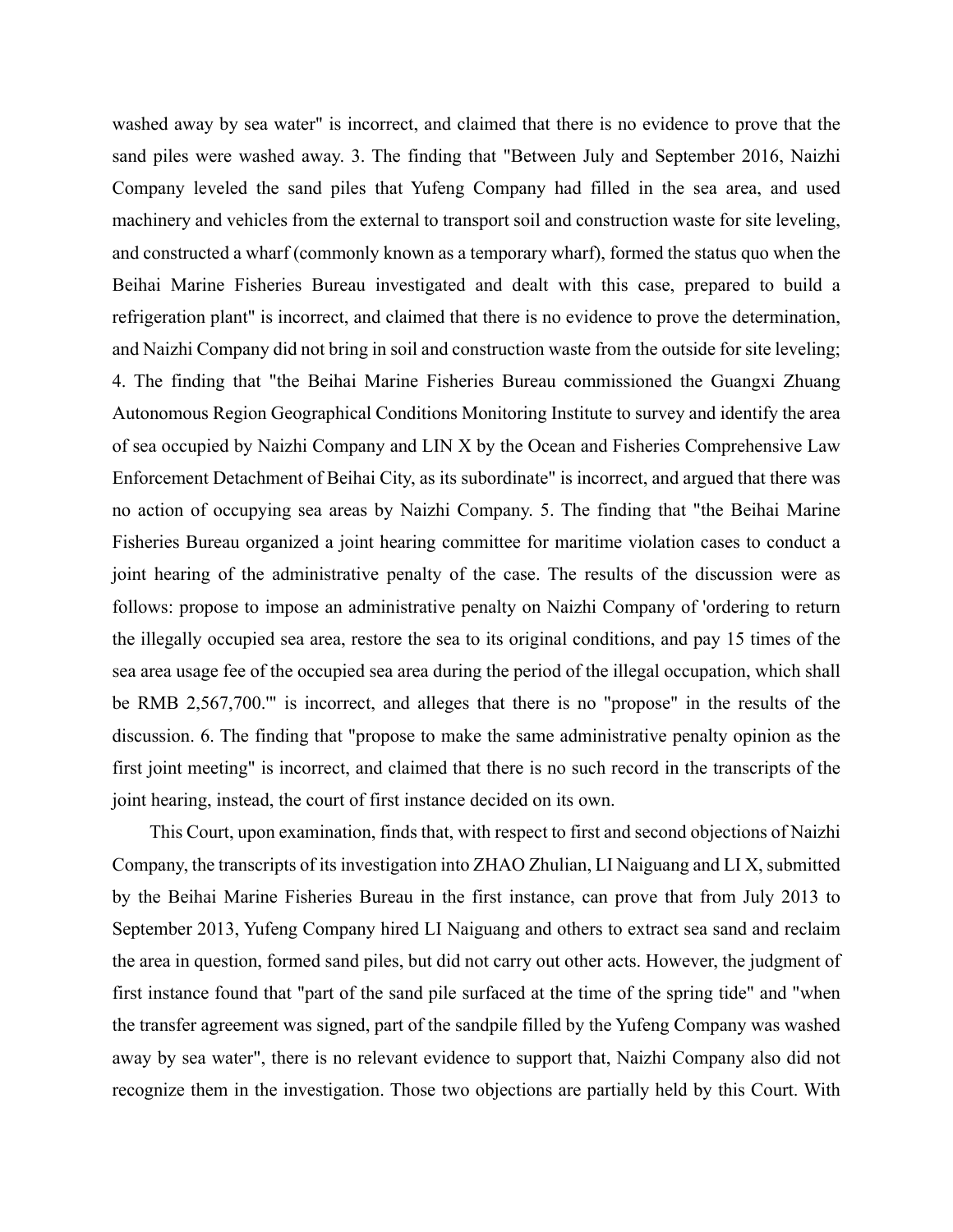regard to the third objection raised by Naizhi Company, it can be confirmed by the records of the investigation conducted by the Beihai Marine Fisheries Bureau over LI Naizhi, the legal representative of the Naizhi Company, where LI Naizhi admitted on several occasions that his company had levelled the sand piles that Yufeng Company had filled in the area between July 2016 and September 2016, used machinery and vehicles from the outside to transport soil, construction waste site leveling, and constructed a wharf (commonly known as temporary wharf), planning to build a refrigeration plant. The judgment of first instance concluded that the above facts accord with objective circumstances. As for the fourth objection raised by Naizhi Company, the judgment of first instance only objectively stated the specific content of the commission, and it was not improper. Therefore, the objection of Naizhi company was not tenable. With regard to the fifth objection raised by Naizhi Company, the result of the discussion on January 26 is the conclusion of the internal review, instead of an administrative action which is ultimately effective to the outside, and it is not improper to express as "propose" in the judgment of the first instance. This factual objection is not tenable. As to the sixth objection raised by Naizhi Company, on March 23, 2018, The Beihai Marine Fisheries Bureau organized the second joint hearing of the administrative penalty of the case, and formed a transcript of the joint hearing (collective discussion after the hearing) of this case. Article 7 of the transcript "Handling Opinions": ( i ) The proposed penalty opinion is "... It shall be ordered to return the illegally occupied sea areas, restore the sea areas to their original conditions, and also pay 15 times of the sea area usage fee of the occupied sea area during the period of the illegal occupation, which shall be 2,567,700 Yuan", the proposed penalty is consistent with the penalty discussed by the Beihai Marine Fisheries Bureau at its first joint hearing on January 26, 2018. Therefore, Naizhi Company's objection cannot be established.

In the trial of second instance, no new evidence was submitted by either party. This court affirms that the evidence confirmed in the first instance judgment is legitimate and valid, and may be used as the basis for deciding this case. However, the judgement of first instance, based on the available evidence, concluded that "part of the sandpile was above the water at the time of the spring tide" and "when the transfer agreement was signed, part of the sandpile filled by the former Yufeng Company was washed away by sea water." This court will not confirm such determination because the basis is insufficient. Apart from these, the facts confirmed by the court of first instance are consistent with those found by this court, and this court affirms them according to law.

The focus of dispute in the trial of second instance is whether it is lawful for the Beihai Marine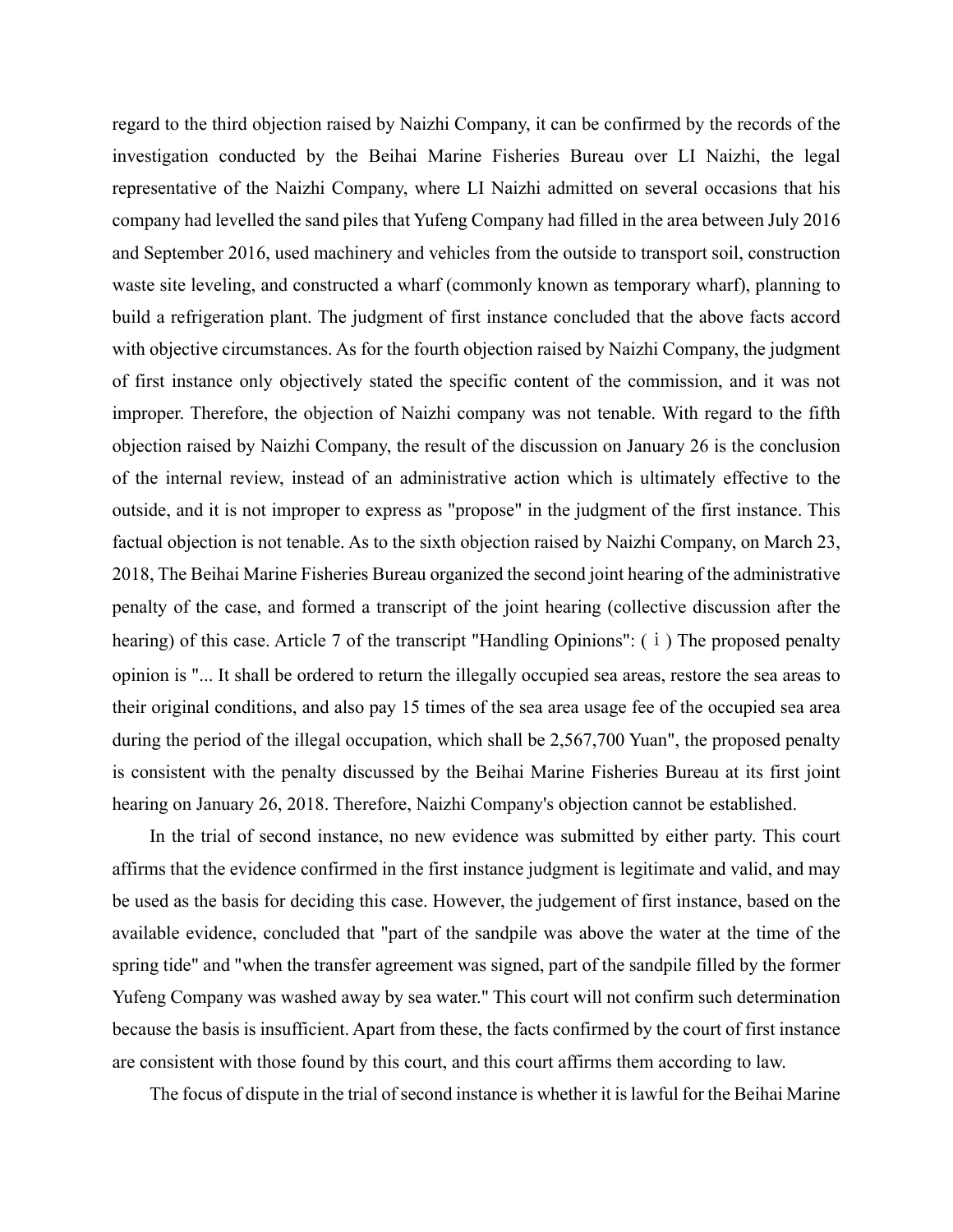Fisheries Bureau to issue the Administrative Penalty Decision No.09.

The Court holds that: Ⅰ. Whether the facts are clear and the evidence is sufficient for the Beihai Marine Fisheries Bureau to issue the Administrative Penalty Decision No.09.

The identification of the subject of violation. Paragraph 2 of Article 3 of *the Law on the Management of Sea Area Use of the People's Republic of China* stipulates that "Any entity or individual that intends to use the sea areas is required to obtain the right to their use in accordance with law." Paragraph 2 of Article 4 of Law of the People's Republic of China on the Administration of the Use of Sea Areas stipulates that "The State exercises strict control over the activities relating to the use of the sea areas that may alter their natural attributes, such as filling sea areas and reclaiming land from them." In this case, After Naizhi Company and Yufeng Company entered into the Land Contract Transfer Agreement on May 12, 2016, without obtaining the right to use the sea area, Naizhi company used machinery and vehicles to transport soil and construction waste from outside to fill and level the sand piles filled by Yufeng Company on the sea area involved in the case and formed a temporary wharf. Naizhi Company proposed to build a refrigeration plant and continued to use it until the Beihai Marine Fisheries Bureau issued a suspension notice. The above facts are confirmed by the interrogation transcripts and on-site transcripts of LI Naizhi, ZHAO Zhulian, LIN X, LI Naiguang and others, and the Land Contract Transfer Agreement submitted by the Beihai Marine Fisheries Bureau. Among them, LI Naizhi, the legal representative of the company, has repeatedly acknowledged the fact that the company has leveled and filled the sea area involved in the case in the transcripts of inquiries made by the Beihai Marine Fisheries Bureau. Therefore, Naizhi Company's claim that the sea area involved in the case was filled by Yufeng Company and that it was not the subject of the illegal occupation of the sea areas cannot be established. The Beihai Marine Fisheries Bureau has identified Naizhi Company as the subject of maritime administrative violations with sufficient evidence. Naizhi Company also maintained that even if there is illegal act of filling the sea area, Yufeng Company also had illegal acts of filling in the same sea area. The damage is caused by both acts, and Naizhi Company should not bear all the administrative legal responsibility. In this regard, the court held that Yufeng Company filled the sea area involved in the case by pumping sand, forming sand piles, and did not form a shoreline, and there was no evidence to prove that it had carried out leveling and cofferdam. After signing the transfer agreement with Naizhi Company, Yufeng Company did not use the sea area involved in the case, while Naizhi Company began to take up the occupation of sea area by leveling and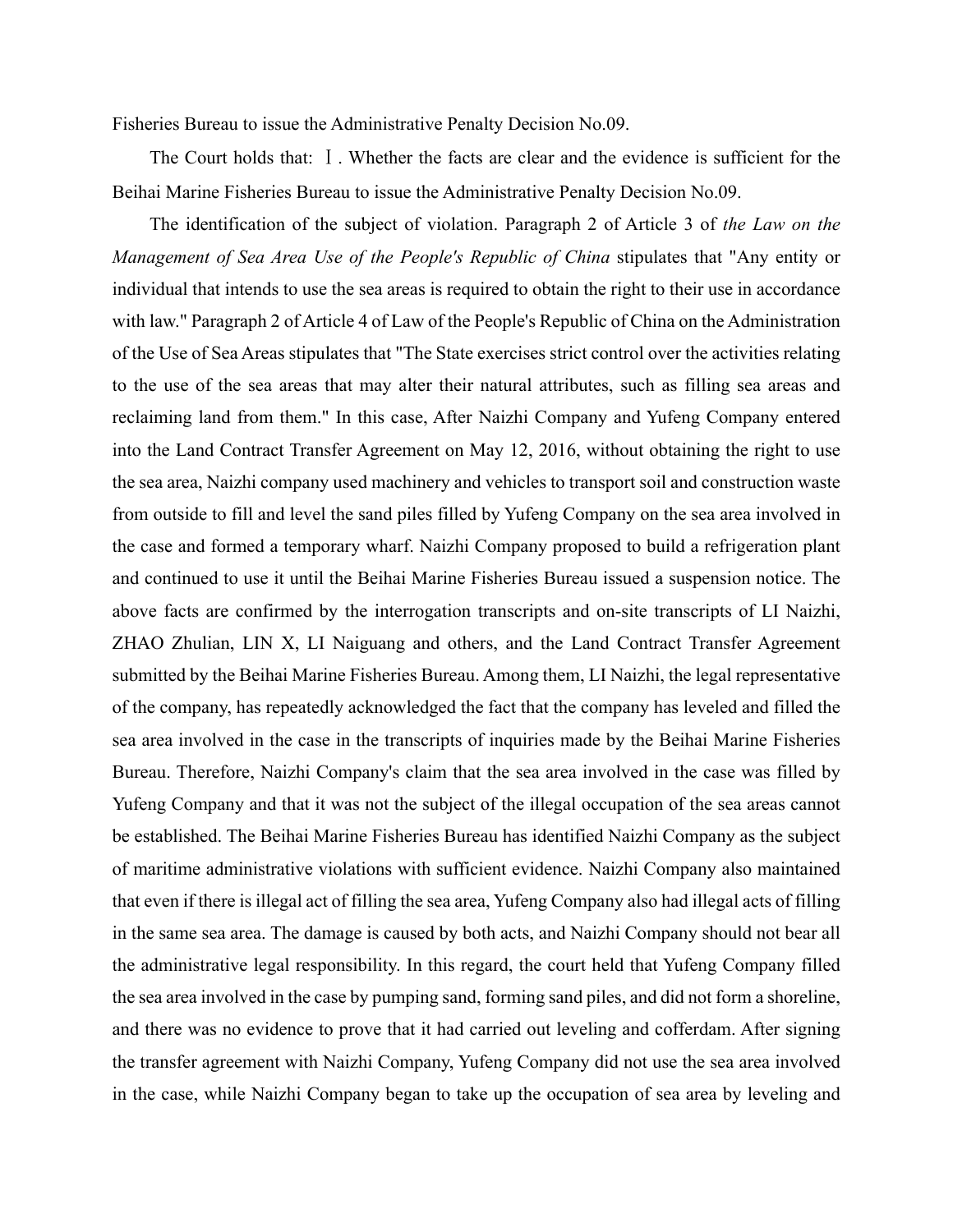filling the area after the signing of the agreement. Naizhi Company conducted filling, leveling and cofferdam of the sea area involved in the case by transporting soil and construction waste from outside. The time, manner and nature of the two acts were different, therefore, Naizhi Company and Yufeng Company did not commit the same illegal act together. Yufeng Company and Naizhi Company have no subjectively intention to commit acts together. Objectively, they belong to two independent acts and should be dealt with separately. The Beihai Marine Fisheries Bureau has also filed a separate case for investigation into the issue involving Yufeng Company. Therefore, Administrative Penalty Decision No. 09 determines that Naizhi Company shall bear administrative legal responsibility, and it is correct to identify Naizhi Company as the illegal subject. This court will not accept Naizhi Company's above claims as they lack legal basis.

The Nature of the Violations and the Determination of the Occupied Sea Area. Naizhi Company used the soil and construction waste from outside to level and enrich the sand piles on the sea area involved in the case to form a temporary wharf. Cofferdam and bank revetment facilities are set up on the side of the wharf, which eventually form the current land status. According to Guo Hai Guan Zi [2008] No. 273 "Notice of the State Oceanic Administration on Printing and Distributing the Classification System for the Use of Sea Areas and the Regulations for Marine Registration Surveys", "2.5 land reclamation refers to the way of using the sea that constructed dikes enclosed sea areas, filled up land and formed the effective shoreline", the leveling, reclamation and cofferdam actions of Naizhi Company constitute land reclamation. After surveying and demarcating by the Guangxi Zhuang Autonomous Region Geographical Conditions Monitoring Institute, the area illegally filled by Naizhi Company is 0.3084 hectares of sea area. The determination has deducted the area with relevant land documents. Therefore, the facts confirmed by the Beihai Marine Fisheries Bureau on the nature of the violations and the area of the reclamation are clear, and the evidence is conclusive.

Ⅱ. Whether the Beihai Marine Fisheries Bureau complied with legitimate procedures in making the Administrative Penalty Decision No. 09.

In the process of handling the administrative penalty of this case, the Beihai Marine Fisheries Bureau performed the procedures of case filling,, investigation, survey, inspection, inquiry, entrusted appraisal, informing the counterpart of his rights, informing in advance the conclusion of the proposed penalty, organizing hearings, and collective discussions. It conformed to the relevant procedural provisions on *the Law of the People's Republic of China on Administrative*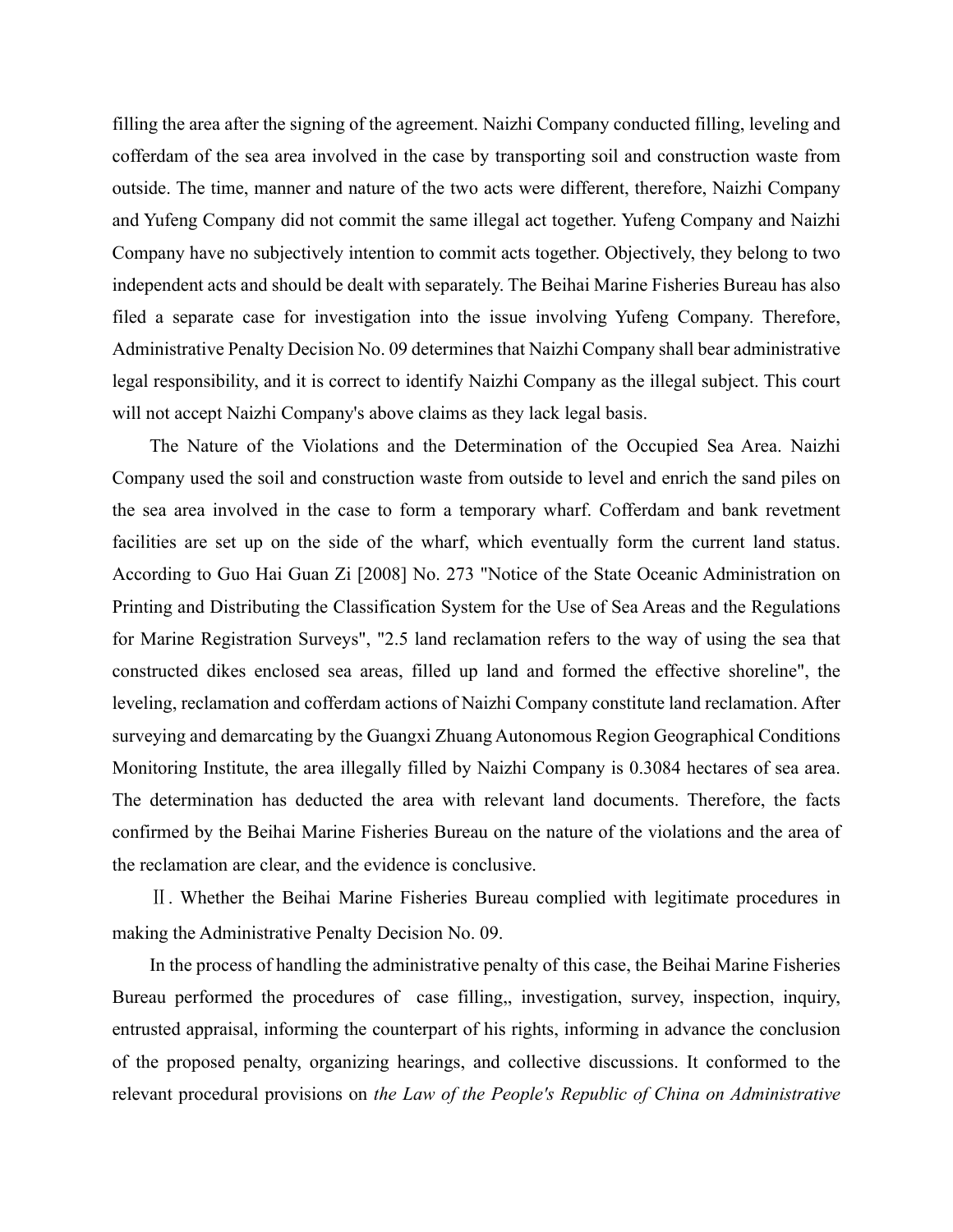*Penalty* and *the Measures for Implementation on Maritime Administrative Punishments*. Naizhi Company claimed that the Beihai Marine Fisheries Bureau' survey and demarcation procedures were illegal. In this regard, the Court held that, Article 15 of *the Measures for Implementation on Maritime Administrative Punishments* stipulates that "there shall be no fewer than two maritime supervisors present in the investigation of cases or in inspections, who shall show their certificates of law enforcement to the parties concerned. They may make investigations or inspections in any of the ways as described below: (ⅰ) entering into the scene of violation to make surveys and inspections, consulting or duplicating relevant materials, and making video records or taking pictures of the scene of violation. Written records shall be made for the relevant surveys and inspections, which shall be signed or sealed by those under the survey or inspection or any other witnesses...... (iii) the professional or technical matters such as measuring, monitoring, testing or authenticating, etc. may be entrusted to the eligible institutions to make relevant reports. Such report may be used as evidences." Therefore, the enforcement organ of marine administrative penalty has no statutory obligation to notify the parties before conducting an inquest or survey. Second, on January 16, 2018, the Beihai Marine Fisheries Bureau issued Beihai Yu Jian [2017] No. 09 Notice of Inspection to Naizhi Company, which clearly requested Naizhi Company to cooperate in the inspection; In the interrogation transcript made by the case officer on the legal representative of Naizhi Company, LI Naizhi, it was asked whether LI Naizhi was willing to come to the scene to identify the boundaries, but he refused on the grounds that he did not have time. It can be seen that Naizhi Company did not actively cooperated with the investigation. Third, the the Beihai Marine Fisheries Bureau invited LIN X as a witness to identify the boundary sites during the inquest. Only Naizhi Company and LIN X actually used and managed the sea area involved in the case. It was legitimate and reasonable for the Beihai Marine Fisheries Bureau to invite LIN X to be a witness. And LI Naizhi also confirmed LIN X's identification of the boundary sites in the inquiry by the Beihai Marine Fisheries Bureau. On January 16, 2018, the Beihai Ocean and Fisheries Comprehensive Law Enforcement Detachment, as Beihai Marine Fisheries Bureau's subordinate, commissioned the Guangxi Zhuang Autonomous Region Geographical Conditions Monitoring Institute to survey and identify the sea area occupied by Naizhi and LIN X. Guangxi Zhuang Autonomous Region Geographical Conditions Monitoring Institute issued a sea area survey and demarcation report, determining that Naizhi company illegally occupied a sea area of 0.3084 hectares. The law enforcement procedures of the Beihai Marine Fisheries Bureau complied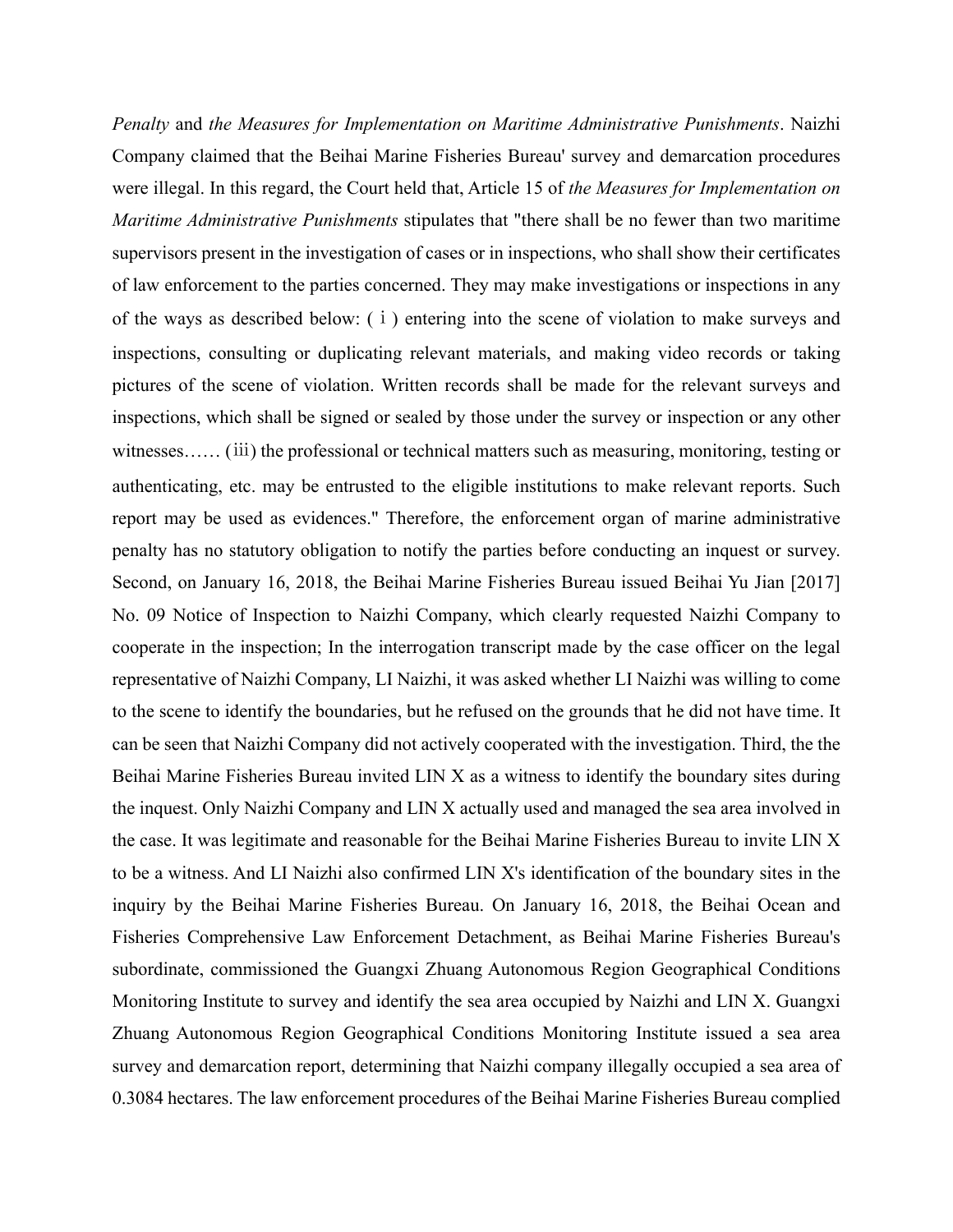with the Article 15 of *the Measures for Implementation on Maritime Administrative Punishments.*

Whether the Beihai Marine Fisheries Bureau guaranteed the rights of Naizhi Company to obtain its rights of representations, defenses, and request for hearing before making a penalty decision. Naizhi Company asserted that the Beihai Marine Fisheries Bureau made an administrative penalty decision on January 31, 2018, and failed to protect its rights of representation, defense, and request for hearing in accordance with the law. In this regard, this court holds that after the first join hearing on January 26, 2018, the Beihai Marine Fisheries Bureau produced the Administrative Penalty Opinions Examination and Approval Form on January 31, 2018. The penalty opinions contained in the approval form only belong to the proposed penalty opinions within the Beihai Marine Fisheries Bureau and does not belong to an externally legally effective document. On the same day, the Beihai Marine Fisheries Bureau delivered the Administrative Penalty Hearing Notice to Naizhi Company, informing it of the administrative penalty decision that the Beihai Marine Fisheries Bureau intended to make, and informing it of the rights of representations, defense, and request for hearing in accordance with the law. On February 1, 2018, the Beihai Marine Fisheries Bureau heard the representations and defenses of LI Naizhi, the legal representative of Naizhi Company, and produced the transcript of such representations and defense. On March 6, 2018, the Beihai Marine Fisheries Bureau organized a hearing based on the request of Naizhi Company, and produced the transcript of Administrative Penalty Hearing, and heard the opinions of case handlers and Naizhi Company in accordance with the law. On March 23, 2018, the Beihai Marine Fisheries Bureau conducted the second joint hearing. The administrative penalty decision No. 09 was made on April 8, 2018, and it was served to Naizhi Company on the same day. Therefore, the aforesaid claims made by Naizhi Company have no factual basis and this court does not support them.

Whether the Beihai Marine Fisheries Bureau's collective discussions violated statutory procedures. Naizhi Company maintained that the presiding officer failed to produce a written penalty opinion after the hearing, and that the presiding officer, members and examiners of the administrative penalty of the Beihai Marine Fisheries Bureau violated Article 38 of *the Law of the People's Republic of China on Administrative Penalty*, and it constituted an excess of power for the presiding officer to designate the relevant personnel to issue a penalty decision after the second joint hearing. In this regard, this Court holds that, the Administrative Penalty Hearing Report submitted by the Beihai Marine Fisheries Bureau is a written opinion made after the hearing and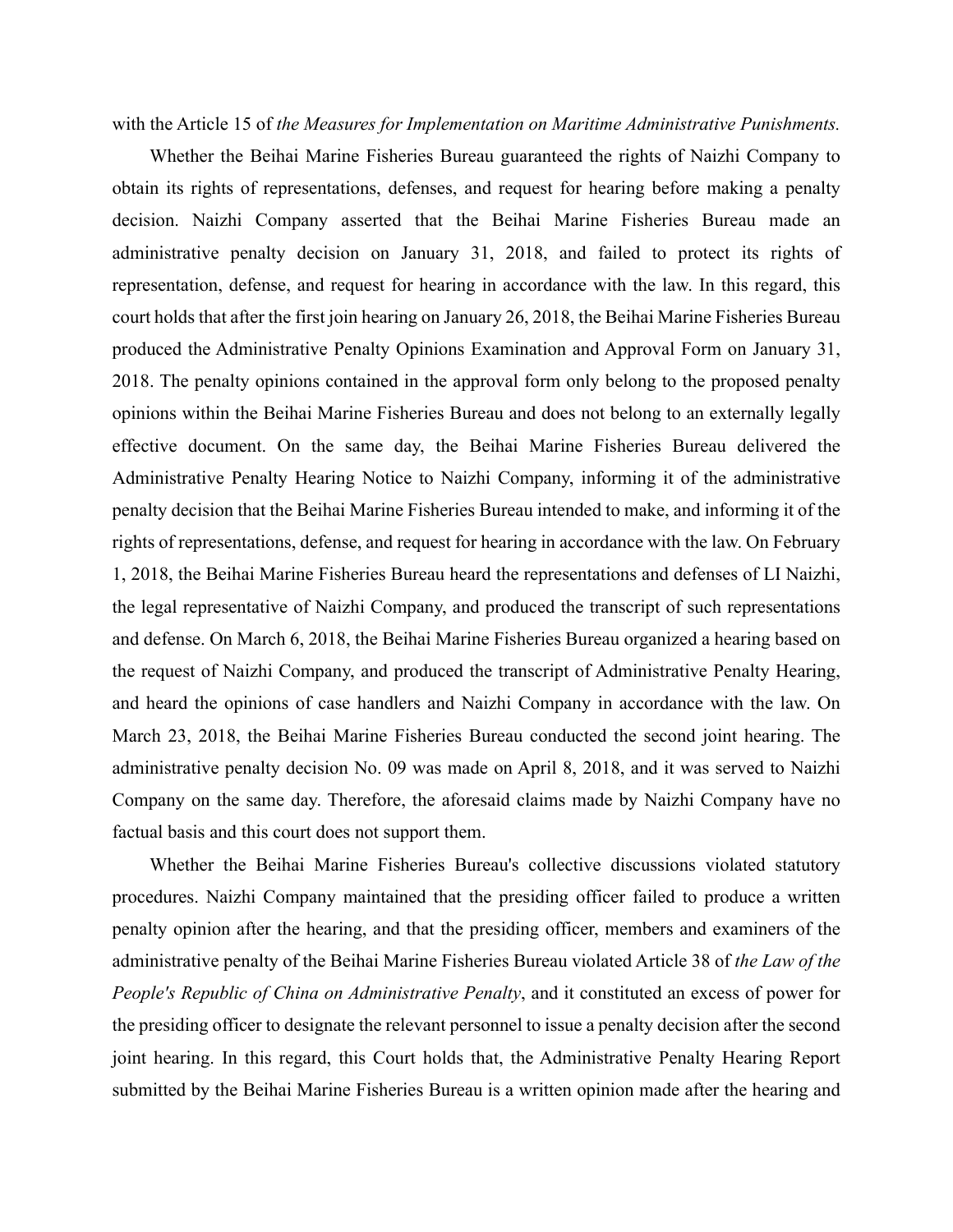reported at the second joint hearing of the case on March 23, 2018. *The Law of the People's Republic of China on Administrative Penalty* and *the Measures for Implementation on Maritime Administrative Punishments* shall be applied in this case for the administrative act being sued is an act of maritime administrative penalty. Article 3 of *the Measures for the Implementation on Marine Administrative Punishments* stipulates that "The department of maritime administration of the people's government on various levels above the county level is the organ for enforcing maritime administrative punishments according to law (hereafter referred to as "enforcing organ"). Where a maritime supervision section is established within the enforcing department, the work of maritime administrative punishments shall be specifically undertaken by the Chinese maritime supervision section affiliated thereto. Where no maritime supervision section has been established therein, the work shall be implemented by the maritime administration department on the same level. The Chinese maritime supervision organs enforce maritime administrative punishments in the name of the maritime administration department on the same level." Article 21 of *the Measures for the Implementation on Marine Administrative Punishments* stipulates that "If a case for which maritime administrative punishments are to be meted out is complex in circumstances or is a serious violation as provided for in Article 41 of the present Measures, the enforcing authorities shall arrange for a joint hearing of the case." Combined with the relevant guiding opinions on marine administrative law enforcement issued by the China Marine Surveillance, the joint hearing of a case stipulated in the provisions above is a specific detailed provision for collective discussion by the heads of administrative organs as provided for in Paragraph 2 of Article 38 of *the Law of the People's Republic of China on Administrative Penalty*. According to the above provisions, China's marine supervision institutions have the responsibility of undertaking marine administrative penalties. LI Wenli, as the head of the Beihai City Detachment of China Marine Surveillance and deputy director of the joint hearing committee, his presiding over a joint hearing (that is, collective discussion) does not violate Article 38 of *the Administrative Penalty Law of the People's Republic of China*. On December 29, 2017, the Beihai Marine Fisheries Bureau issued Beihai Yu Fa [2017] No.46 of the Circular of the Beihai Marine and Fisheries Bureau on Adjusting the Members of the Joint Hearing Committee for Maritime Violation Cases, according to which the members of the joint hearing committee of the Beihai Marine Fisheries Bureau are determined, and the circular is the authorization of the authority for joint hearing of serious maritime violation cases. The composition of the members of the Joint Hearing Committee conforms to the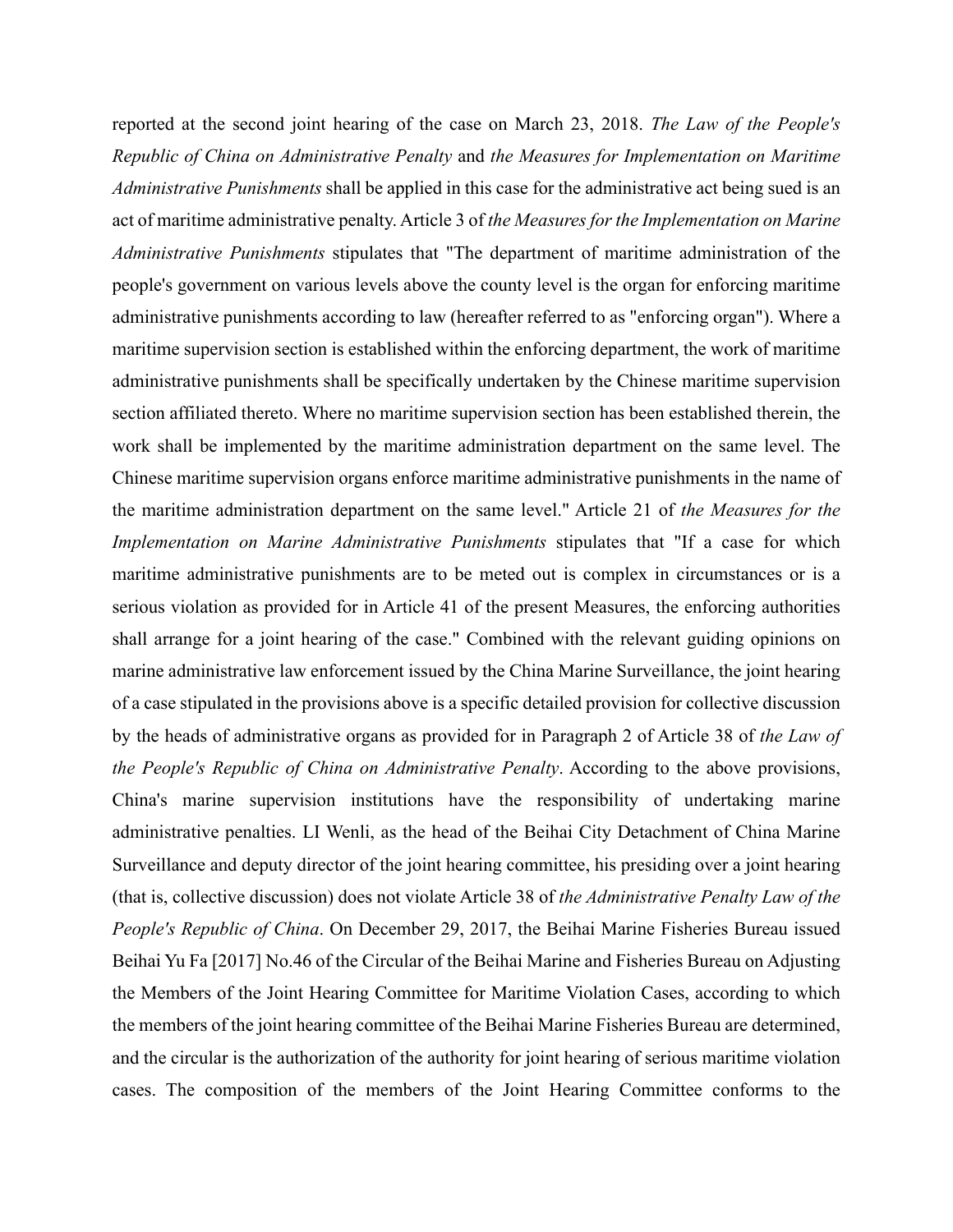stipulations in State Oceanic Administration [2003] No. 202 of Working Rules for the Joint Hearing of Serious Maritime Violation Cases. The Beihai Marine Fisheries Bureau signed the examination opinions of Administrative Penalty Opinions Examination and Approval Form on January 31, 2018 by WEI Xin, the head of the Marine and Fisheries Comprehensive Law Enforcement Detachment of Beihai City, which belongs to the Beihai Marine Fisheries Bureau, to agree to the penalty opinions of the handling officer. The review procedures before the person in charge of the Beihai Marine Fisheries Bureau making a penalty decision has been completed. There is no evidence indicating that WEI Xin was reviewing administrative penalty decisions for the first time. Naizhi Company failed to provide evidence to prove that the collective discussion presiding officer, members and examiners violated the provisions of Article 38 of *the Administrative Penalty Law of the People's Republic of China*, and this Court dismissed this claim of Naizhi Company. At the end of the second joint hearing of the case, the presiding officer requested the case handling officer to issue a decision on administrative penalty to the parties according to the results of the hearing according to legal procedures, which is legitimate and reasonable, and there was noexcess of power as claimed by Naizhi Company.

Ⅲ. Whether the Application of Laws and Regulations in the Administrative Penalty Decision No. 09 Made by the Beihai Marine Fisheries Bureau is Correct, and Whether the Result of Penalty is Appropriate.

Article 42 of *the Law of the People's Republic of China on the Administration of Sea Areas* stipulates that "Entities or individuals that, without approval or with approval obtained through deception, illegally occupy sea areas shall be instructed to return the illegally occupied sea areas and restore them to their original state, their illegal gains shall be confiscated, and they shall also be fined not less than 5 times but not more than 15 times the fees payable for the sea areas during the period of their illegal occupation. Entities or individuals that, without approval or with approval obtained through deception, enclose or fill sea areas shall, in addition, be fined not less than 10 times but not more than 20 times the fees payable for the sea areas during the period of their illegal occupation." This provision stipulates that the illegal occupation of sea areas and the illegal reclamation and encirclement of the sea shall bear administrative legal liabilities. There are heavier penalties for illegal reclamation because reclamation activities will have a direct impact on the natural shape, environment, function and other attributes of the sea area. In this case, Naizhi Company leveled and reclaimed the sea area involved in this case in 2016, covering an area of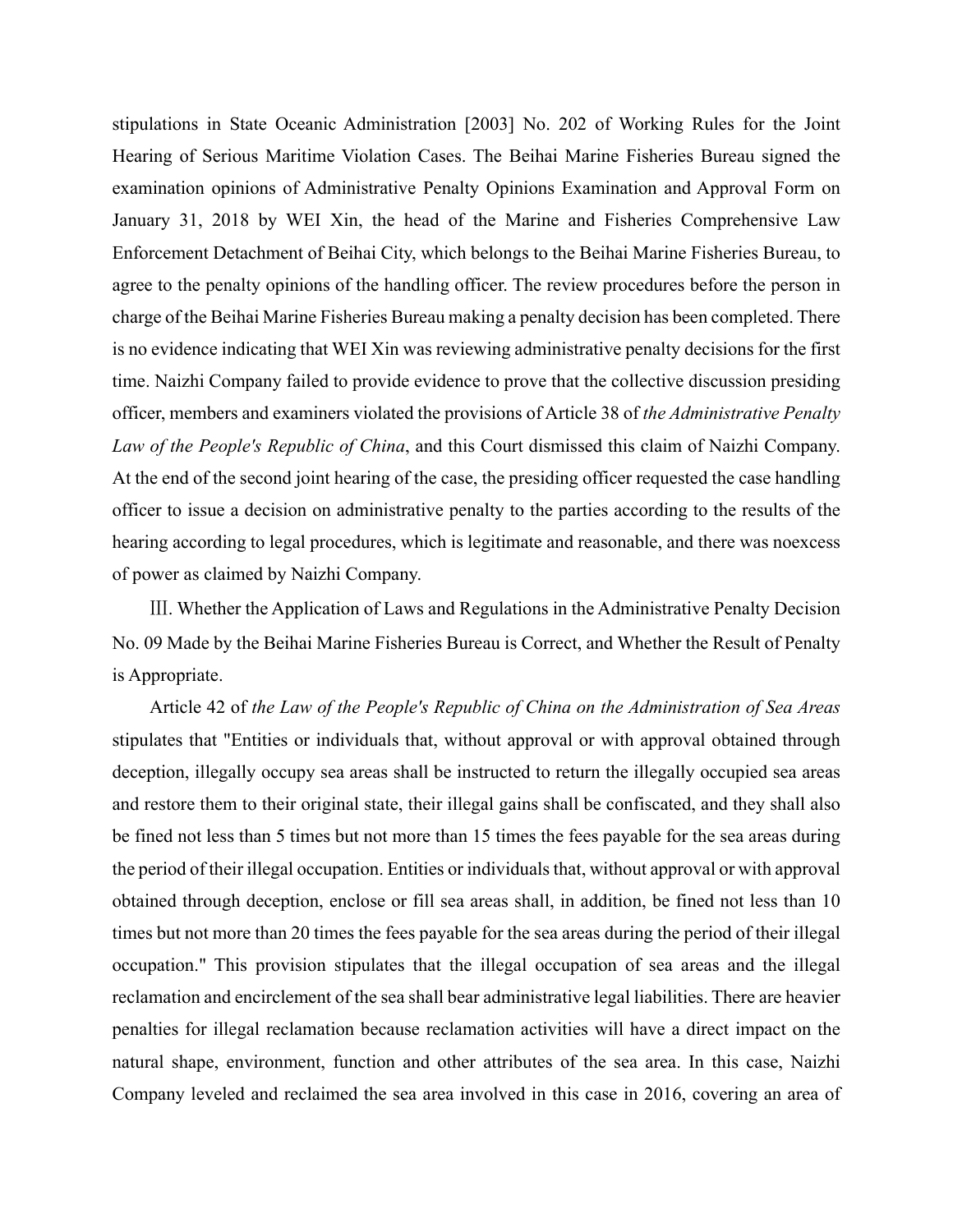0.3804 hectares of the reclaimed sea area. Its behavior changed the natural attributes of the sea area. After being investigated and punished, Naizhi Company did not take the initiative to take measures to mitigate or eliminate the harmful consequences of its reclamation from the sea, and there are no lighter or mitigated penalties. In accordance with Article 42 of *the Law of the People's Republic of China on the Administration of Sea Areas* stipulating the imposition of a fine of not less than 10 times but not more than 20 times the amount of the sea area usage fee of the occupied sea area, the Beihai Marine Fisheries Bureau's decision to impose a penalty of 15 times the amount of the sea area usage fee of the occupied sea area does not violate the relevant provisions of Chapter 4 of *the Law of the People's Republic of China on Administrative Penalty* on the application of administrative penalties, and is in accordance with the general penalties in the range of administrative penalties instead of the heavier penalties in the Several Opinions on Further Regulating the Exercise of Discretion in Maritime Administrative Punishment of the China Marine Surveillance. It is not improper for the Beihai Marine Fisheries Bureau to impose on Naizhi Company a fine of 15 times the amount of the sea area usage fee of the occupied sea area. And the amount of the fine calculated in accordance with the Cai Zong [2007] No.10 Notice of the Ministry of Finance and the State Oceanic Administration on Strengthening the Administration of Collection of Sea Area Usage Fee is correct. The penalty is appropriate, and there is no incorrect application of laws and regulations.

Above all, the first instance judgment was based on clear facts, correct application of law, and legitimate procedures. The grounds for the appeal of the appellant, Naizhi Company, could not be established and thus were not upheld by this Court. In accordance with Article 89, Section 1(1) of *the Administrative Procedure Law of the People's Republic of China*, the judgment is as follows:

The appeal is dismissed and the original judgment is upheld.

The case acceptance fee of 100 Yuan shall be borne by the appellant, Beihai Naizhi Marine Science and Technology Co., Ltd..

This judgment shall be final.

Presiding Judge ZHANG Hui Judge JIANG Xinjiang Judge XIONG Mei June 26, 2019 Judge Assistant PENG Shaozheng